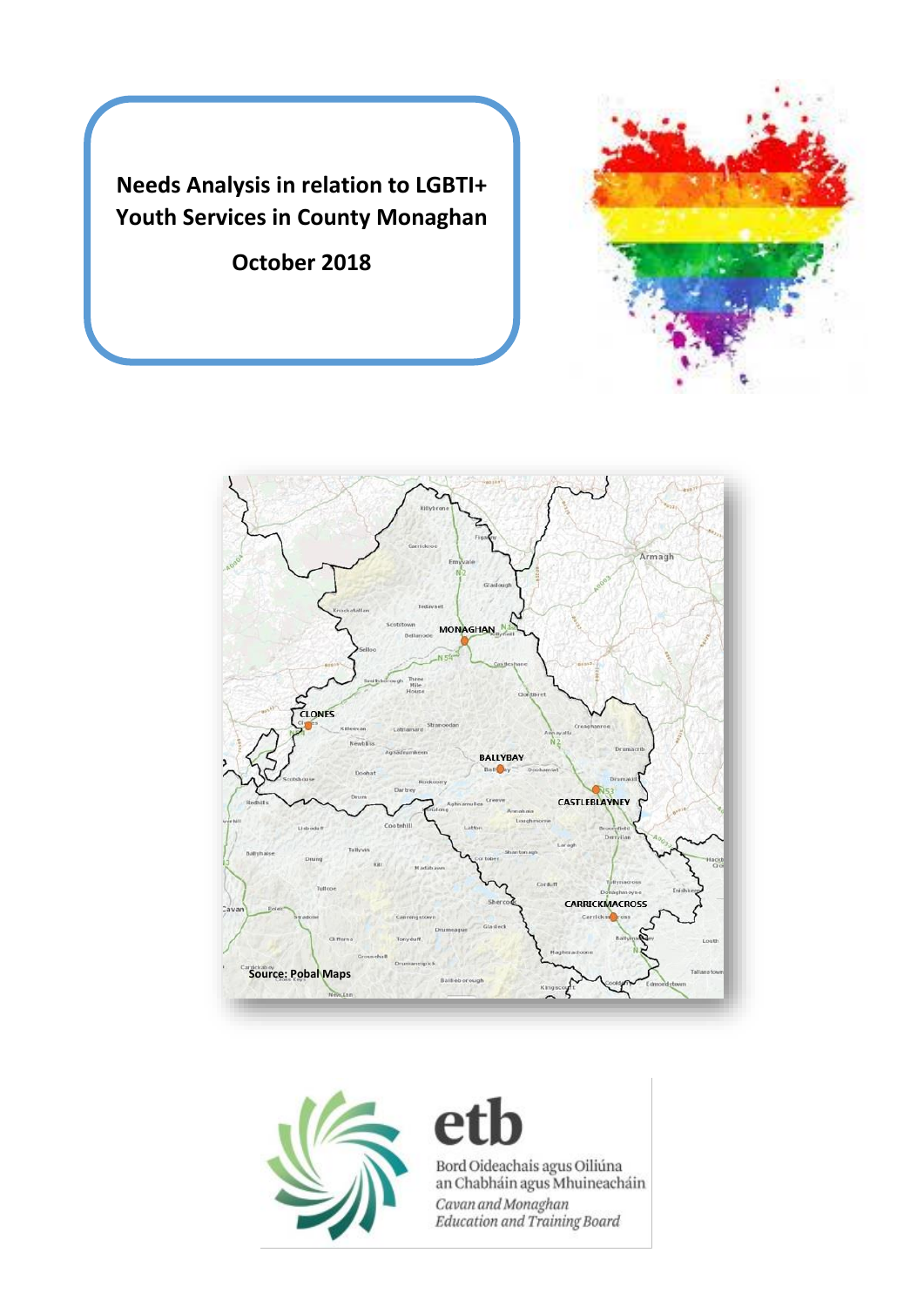

# **1. Introduction**

This proposal is concerned with the provision of LGBTI+ youth services provision in Co. Cavan. The proposal has been informed by:

- Statistics generated by the CSO Census 2016
- The Children and Young People's Services Committee, 3yr Plan, 2018
- Cavan Monaghan ETB Youth Plan
- Focus group with LGBTI+ young people in Monaghan in July 2017
- Consultation with youth service providers from the county at a consultation workshop held on 22<sup>nd</sup> August 2018

The information in this report has been provided using the general format of the ETB social profiling tool.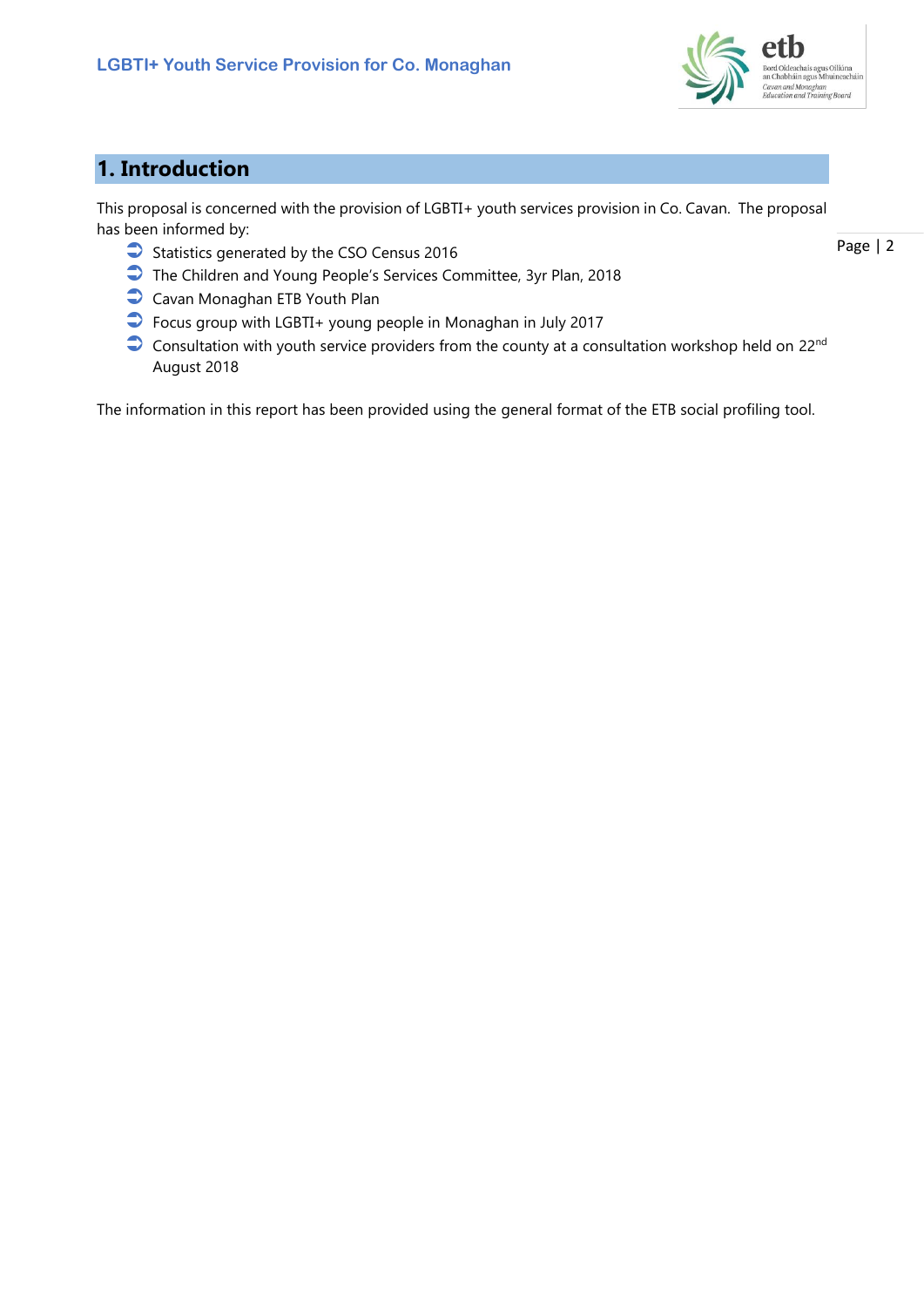

# **2. OVERVIEW OF COUNTY MONAGHAN IN RELATION TO YOUTH**

## **2.1 Deprivation in Co. Monaghan**

| Area:                                            | <b>Co. Cavan</b>                              |            |
|--------------------------------------------------|-----------------------------------------------|------------|
| <b>HP Deprivation Index Score:</b>               |                                               | Page $ $ 3 |
| Co. Monaghan                                     | Marginally below average (-10 to 0)<br>$-3.2$ |            |
| Ireland                                          | +0.6 Marginally above average (0 to +10)      |            |
| Position of Co. Monaghan in Country              | 7 <sup>th</sup> most deprived county          |            |
| No. of electoral divisions/small areas:          | 70 (244 small areas)                          |            |
| Number of Electoral Divisions/Small areas with a | 3 (37 small areas)                            |            |
| deprivation score of -10 or below                |                                               |            |

### **2.1.1 Commentary on deprivation scores**

(including commentary on number of small areas with a deprivation score of -10 or below)

#### Deprivation scores across Electoral Districts

- A total of 86% of all electoral districts in Co. Monaghan, have negative deprivation scores (below zero). This equates to a corresponding population of 54,474, or 88.8% of the total population of the area, living in areas of the county that are designated as having below average deprivation levels compared with 47.9% for the State as a whole.
- There are 3 electoral districts with a recorded deprivation level in the disadvantaged category (-10 to 19), which have a total population of 2,073.

#### Deprivation scores across Small Areas

- When one examines the deprivation scores for the county in terms of small areas, one can see that there are 3 small areas designated as very disadvantaged (score of -30 to -20) with a population of 646 (1.0% of the population) living in these small areas.
- In addition, there are another 34 small areas that are designated as disadvantaged (score of -20 to 10) with an associated population of 7,255 (11.8% of the total population).
- Analysis of these small areas on a map points to the characteristic of isolated pockets of deprivation in this rural county where population is highly dispersed across and town and village catchments which are widely spread out therefore adding to the challenge of all manner of statutory service delivery.

### **2.1.2 Other important issues/factors**

- In terms of the population of children and young people (CYP) (10-24 yrs) in the county there are a total of 11,354 within this age range.
- In the small areas which are designated as having below average deprivation scores (marginally below average, disadvantaged or very disadvantaged), the number of 10-24yr olds in these small areas calculates out as follows:
	- o Very disadvantaged 187 (1.6% of CYP population);
	- o Disadvantaged 1,754 (15.4% of CYP population) Marginally below average 5,842 (51.5% of CYP population)
- This deprivation analysis again suggests the existence of isolated pockets of deprivation in this rural area, again resulting in service delivery needing to be considered carefully in the face of a poor transport infrastructure.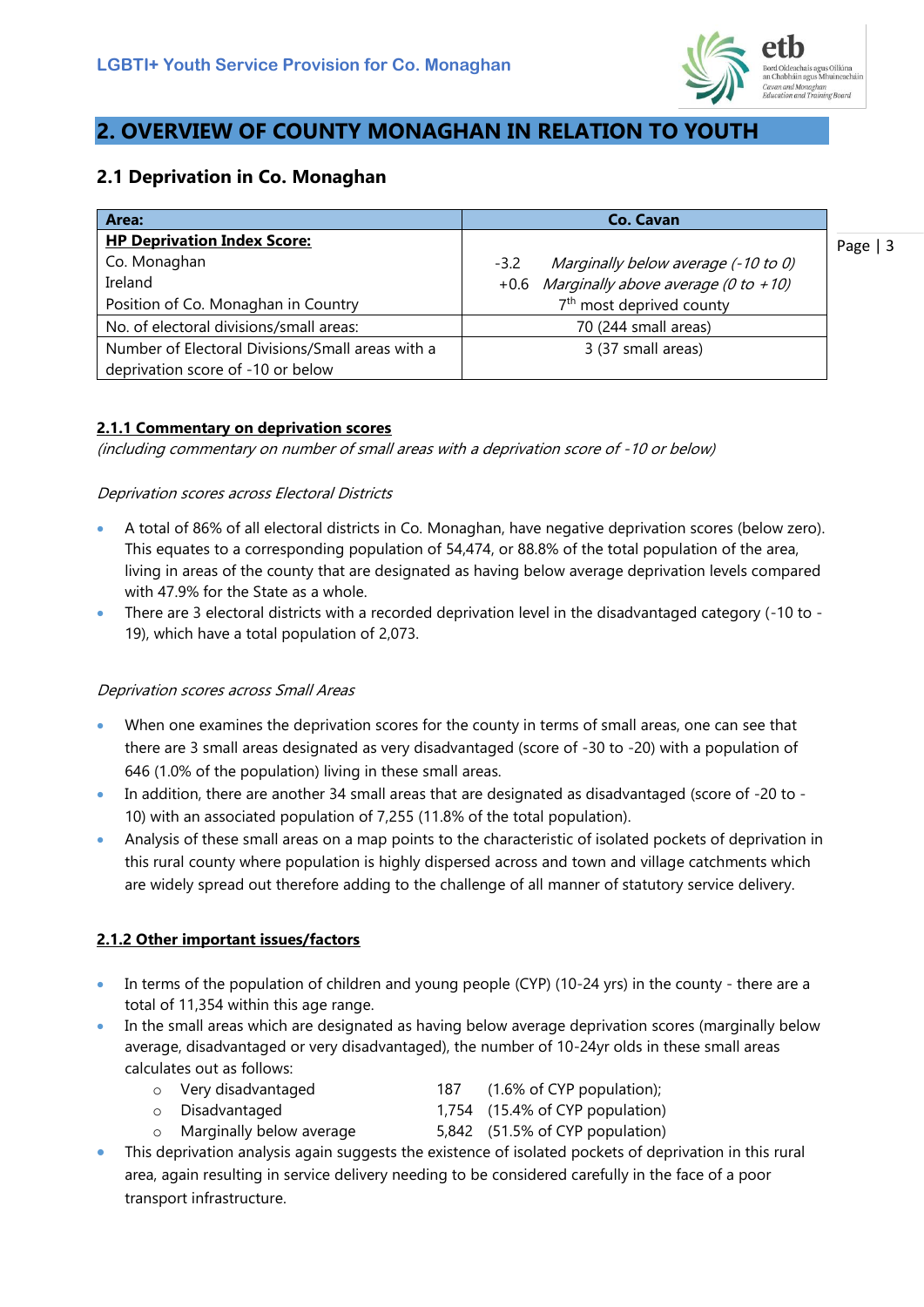

## **2.2 Sociodemographic profile**

| Sociodemographic<br><b>Information</b>                                                 | <b>National</b><br><b>Figure</b> | $%$ of<br><b>National</b><br><b>Total</b> | <b>County</b><br><b>Figure</b>                                  | <b>County</b><br>Figure as a<br>$%$ of<br><b>National</b><br><b>Figure</b> | County<br><b>Figure as</b><br>a % of<br>County<br><b>Total</b><br><b>Figure</b> |
|----------------------------------------------------------------------------------------|----------------------------------|-------------------------------------------|-----------------------------------------------------------------|----------------------------------------------------------------------------|---------------------------------------------------------------------------------|
| Total Population (all ages)                                                            | 4,761,865                        | 100%                                      | 61,386                                                          | 1.29%                                                                      | 100%                                                                            |
| Population aged 10 to 14                                                               | 319,476                          | 6.71%                                     | 4,393                                                           | 1.38%                                                                      | 7.16%                                                                           |
| Population aged 15 to 19                                                               | 302,816                          | 6.36%                                     | 4,016                                                           | 1.33%                                                                      | 6.54%                                                                           |
| Population aged 20 to 24                                                               | 273,636                          | 5.75%                                     | 2,975                                                           | 1.09%                                                                      | 4.85%                                                                           |
| Total Population aged 10 to 24                                                         | 895,928                          | 18.81%                                    | 11,354                                                          | 1.27%                                                                      | 18.50%                                                                          |
| <b>Members of Traveller</b><br>Community (all ages)                                    | 30,987                           | 100%                                      | 276                                                             | 0.89%                                                                      | 100%                                                                            |
| <b>Members of Traveller</b><br>Community (10 to 24)                                    | 9,383                            | 30.28%                                    | 150                                                             | 1.60%                                                                      | 54%                                                                             |
| Population living in aggregate<br>town areas                                           | 2,985,781                        | 62.70%                                    | 7,997                                                           | 0.60%                                                                      | 30.53%                                                                          |
| Population living in aggregate<br>rural areas                                          | 1,776,084                        | 37.30%                                    | 43,389                                                          | 2.44%                                                                      | 69.47%                                                                          |
| Percent of the population of the country that<br>are classified as non-Irish Nationals |                                  | 11.60%                                    | Percent of the<br>that are classified as<br>non-Irish Nationals | population of the county                                                   | 12.2%                                                                           |

Co. Monaghan currently has slightly a slightly different distribution of higher numbers of 10-24-year olds compared with the State as illustrated in the figure below – more 10-14 yrs olds and 15-19-year olds and slightly fewer 20-24-year olds.

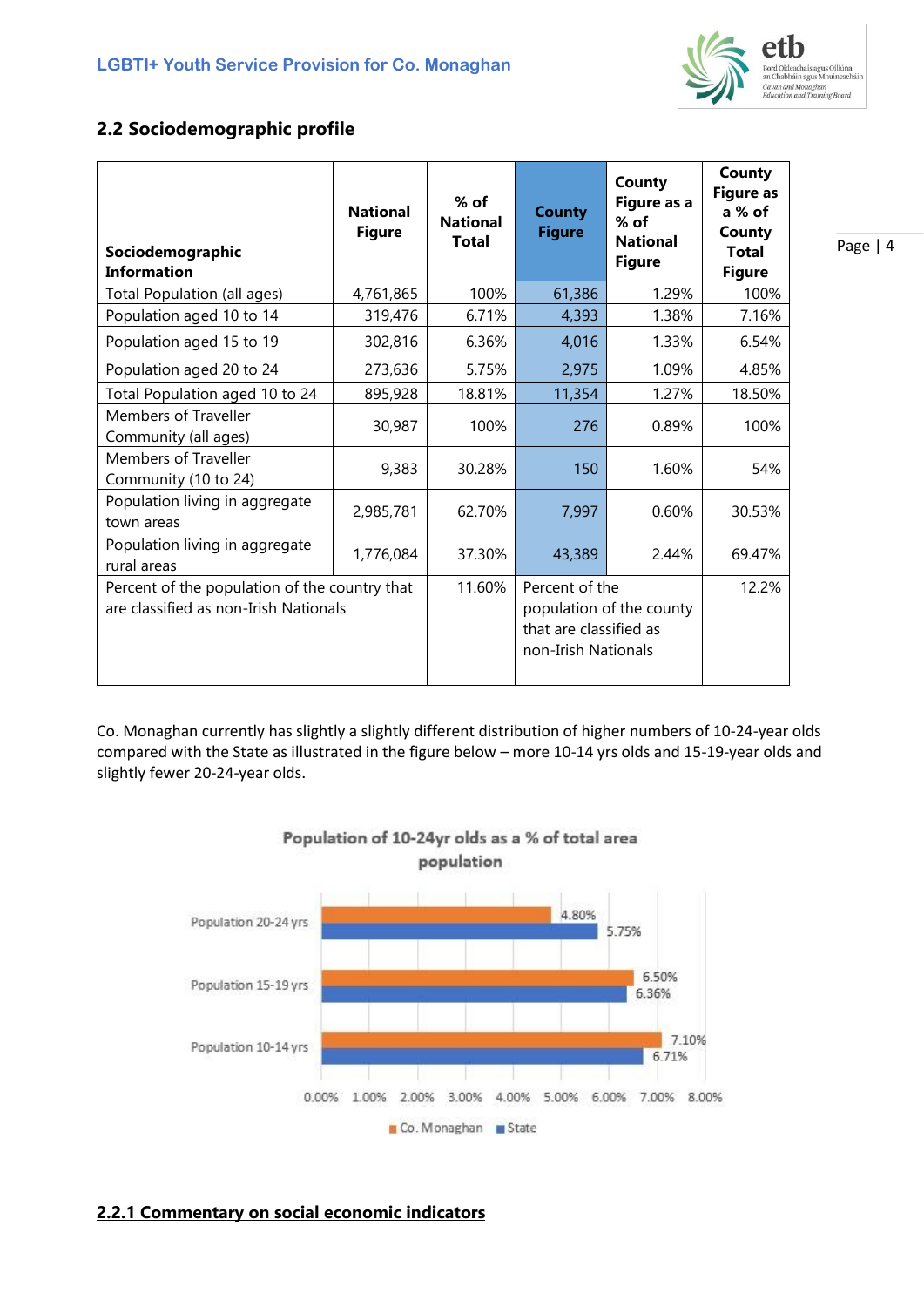

- In County Monaghan the overall proportion of non-Irish nationals (12.2%) is slightly less than the national figure (13.0%). However, when one looks at the data on an electoral district basis, the data suggests that there are pockets in the county where the proportion of non-Irish national is way more than the county and national averages.
- A total of 11 electoral districts have a higher than national average proportion of non-Irish nationals with 40.1% of the overall county population of County Monaghan living in areas that are considerably more diverse in nationality than the average.
- In fact, there are 3 electoral districts where the proportion of non-Irish nationals is almost or more than double the national average:
	- o Monaghan Urban 45.7%;
	- o Castleblayney Urban 27.8%;
	- o Clones Urban 26.2%
	- o Carrickmacross Urban 24.7%.
- There is a total of 7,413 non-Irish nationals living in Co. Monaghan with the largest single nationality living there being Lithuanian (2,500) followed by 1,455 people from the other EU 27.

| Sociodemographic<br><b>Indicator</b>                                    | <b>National</b><br><b>Figure</b> | $%$ of<br><b>National</b><br><b>Figure</b> | <b>County</b><br><b>Figure</b><br>where<br>available | <b>County</b><br>Figure as a<br>$%$ of<br><b>National</b><br><b>Figure</b> | <b>Notes/Source</b>                                            |
|-------------------------------------------------------------------------|----------------------------------|--------------------------------------------|------------------------------------------------------|----------------------------------------------------------------------------|----------------------------------------------------------------|
| Unemployed having lost or<br>given up previous job                      | 265,962                          | 100%                                       | 3,481                                                | 3.12%                                                                      | Census 2016                                                    |
| Looking for first regular job                                           | 31,434                           | 100%                                       | 350                                                  | 3.03%                                                                      | Census 2016                                                    |
| Disabilities / long-lasting<br>conditions or difficulties (all<br>ages) | 643,131                          | 100%                                       | 7,214                                                | 1.47%                                                                      | Census 2016                                                    |
| Disabilities / long-lasting<br>conditions or difficulties (10<br>to 24) | 79,822                           | 12.41%                                     | 700                                                  | 1.98%                                                                      | Census 2016                                                    |
| Deaths by suicide and<br>intentional self-harm (aged<br>5 to 24yrs)     | 64                               | 100%                                       | $12 - all$<br>ages                                   | N/A                                                                        | <b>2017 Vital Statistics</b><br>Not available for Co.<br>Cavan |
| Carers (all ages)                                                       | 195,263                          | 100%                                       | 2,589                                                | 2.93%                                                                      | Census 2016                                                    |
| Carers (10 to 24)                                                       | 11,512                           | 5.90%                                      | 140                                                  | 2.77%                                                                      | Census 2016                                                    |
| Very Good General Health                                                | 2,827,544                        | 100%                                       | 36,588                                               | 1.63%                                                                      | Census 2016                                                    |
| Very Good General Health<br>$(10-24 \text{ yrs})$                       | 703,723                          | 24.9%                                      | 8,879                                                | 1.65%                                                                      | Census 2016                                                    |
| Family composition: All<br>family units                                 | 1,218,370                        | 100%                                       | 15,972                                               | 1.60%                                                                      | Census 2016                                                    |
| Family composition:<br>Mothers with Children                            | 189,112                          | 15.5%                                      | 2,293                                                | 1.37%<br>14.3%<br>of families in<br>county                                 | Census 2016                                                    |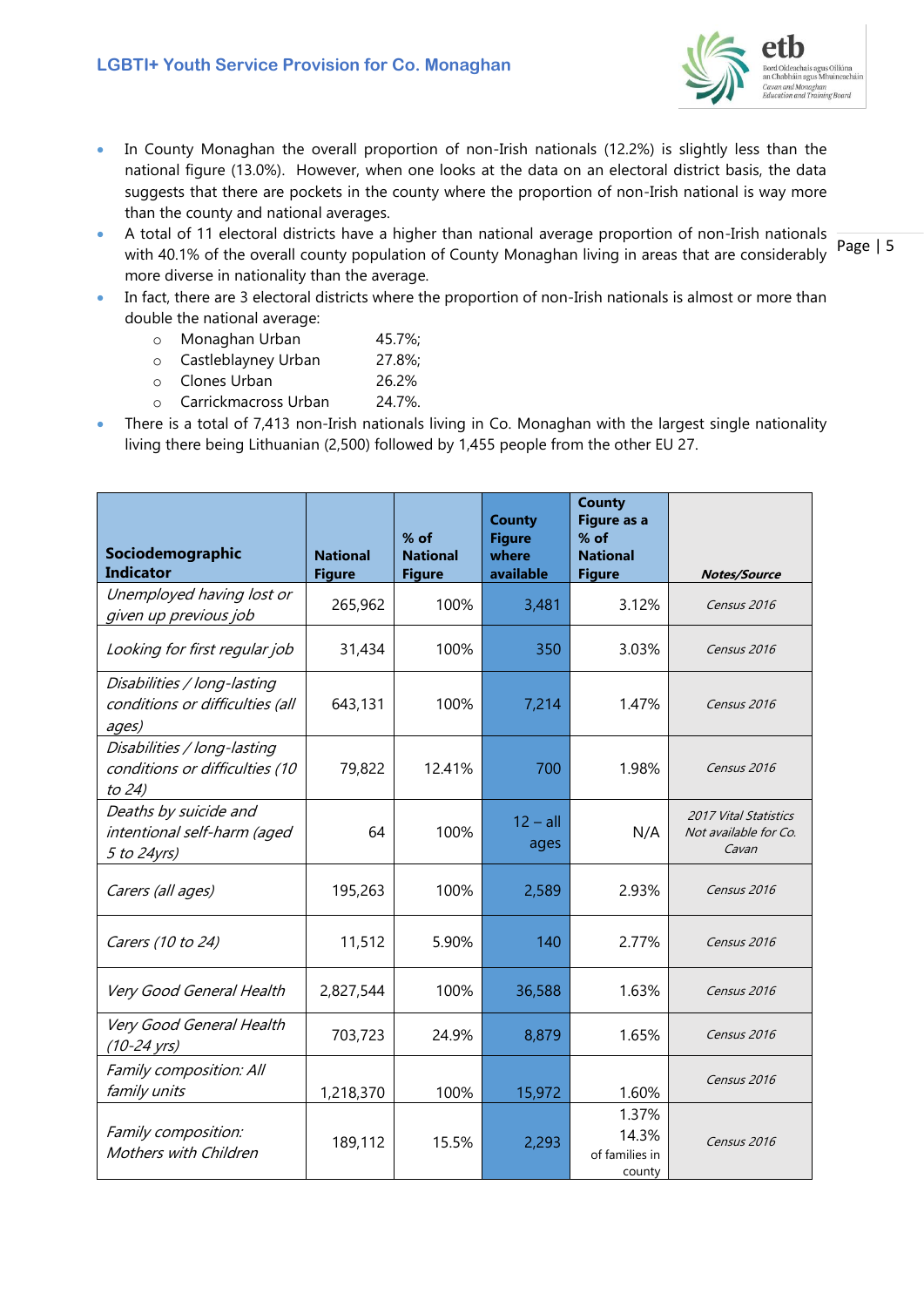### **LGBTI+ Youth Service Provision for Co. Monaghan**



etb Bord Oideachais agus Oiliúna<br>an Chabháin agus Mhuineacháin<br>Cavan and Monaghan<br>Education and Training Board

|                                                       |                 |                           |                                | <b>County</b><br><b>Figure as a</b> |                        |
|-------------------------------------------------------|-----------------|---------------------------|--------------------------------|-------------------------------------|------------------------|
| Sociodemographic                                      | <b>National</b> | $%$ of<br><b>National</b> |                                | $%$ of<br><b>National</b>           |                        |
| <b>Indicator</b>                                      | <b>Figure</b>   | <b>Figure</b>             | <b>County</b><br><b>Figure</b> | <b>Figure</b>                       | <b>Notes/Source</b>    |
|                                                       |                 |                           |                                | 1.51%                               |                        |
| Family composition: Fathers                           | 29,705          | 2.4%                      | 458                            | 2.8%                                | Census 2016            |
| with Children                                         |                 |                           |                                | of families in                      |                        |
|                                                       |                 |                           |                                | county                              |                        |
| Family composition:                                   |                 |                           |                                | 1.72%                               |                        |
| Couples with Children                                 |                 |                           |                                | 55.0%<br>of families in             | Census 2016            |
|                                                       | 643,904         | 53%                       | 8,790                          | county                              |                        |
|                                                       |                 |                           |                                |                                     |                        |
| All births (2017)                                     | 62,053          | 100%                      | 801                            | 1.7%                                | Vital Statistics 2017  |
|                                                       |                 |                           |                                | 9.1%                                |                        |
| Births to teenage mothers                             |                 |                           |                                | 7.8%                                | Vital statistics 2017; |
| (Mothers under 25 years)                              |                 |                           |                                | of all births                       | births mother under    |
|                                                       |                 |                           |                                | in Co.                              | 25                     |
| Enrolment of full-time                                | 1,098           | 2%                        | 63                             | Monaghan                            |                        |
| students in First Level                               | 558,314         | 100%                      | 7,801                          | 1.8%                                |                        |
| Enrolment of full-time                                |                 |                           |                                |                                     | CSO 2018               |
| students in Second Level                              | 352,257         | 100%                      | 5,315                          | 1.5%                                | <i>CSO 2018</i>        |
| Enrolment of full-time                                |                 |                           |                                |                                     |                        |
| students in Third Level                               | 180,076         | 100%                      | 2,372                          | 0.7%                                | CSO 2017               |
| Proportion of the                                     |                 |                           |                                |                                     |                        |
| population with primary                               |                 |                           |                                |                                     |                        |
| education only                                        | 334,284         | 100%                      | 5,798                          | 2.12%                               | Census 2016            |
| In care $(0$ to $17)$                                 |                 |                           |                                |                                     | Tusla Cavan &          |
|                                                       | 6,258           | 100%                      | 157                            | 2.51%                               | Monaghan 2017          |
| In receipt of after care                              |                 |                           |                                |                                     | Tusla Cavan &          |
| services (18 to 23)                                   | 1,880           | 100%                      | 72                             | 3.83%                               | Monaghan 2017          |
| Residents in direct                                   |                 |                           |                                |                                     | Direct provision 0-    |
| provision (0 to 24)                                   | 1,596           | 100%                      | 52                             | 3.26%                               | 18years - Monaghan     |
| Young people referred to<br>the Garda Youth Diversion |                 |                           |                                |                                     |                        |
|                                                       | 9,807           | 100%                      | N/A                            | 0.00%                               | Not known for          |
| Programme                                             |                 |                           |                                |                                     | Monaghan               |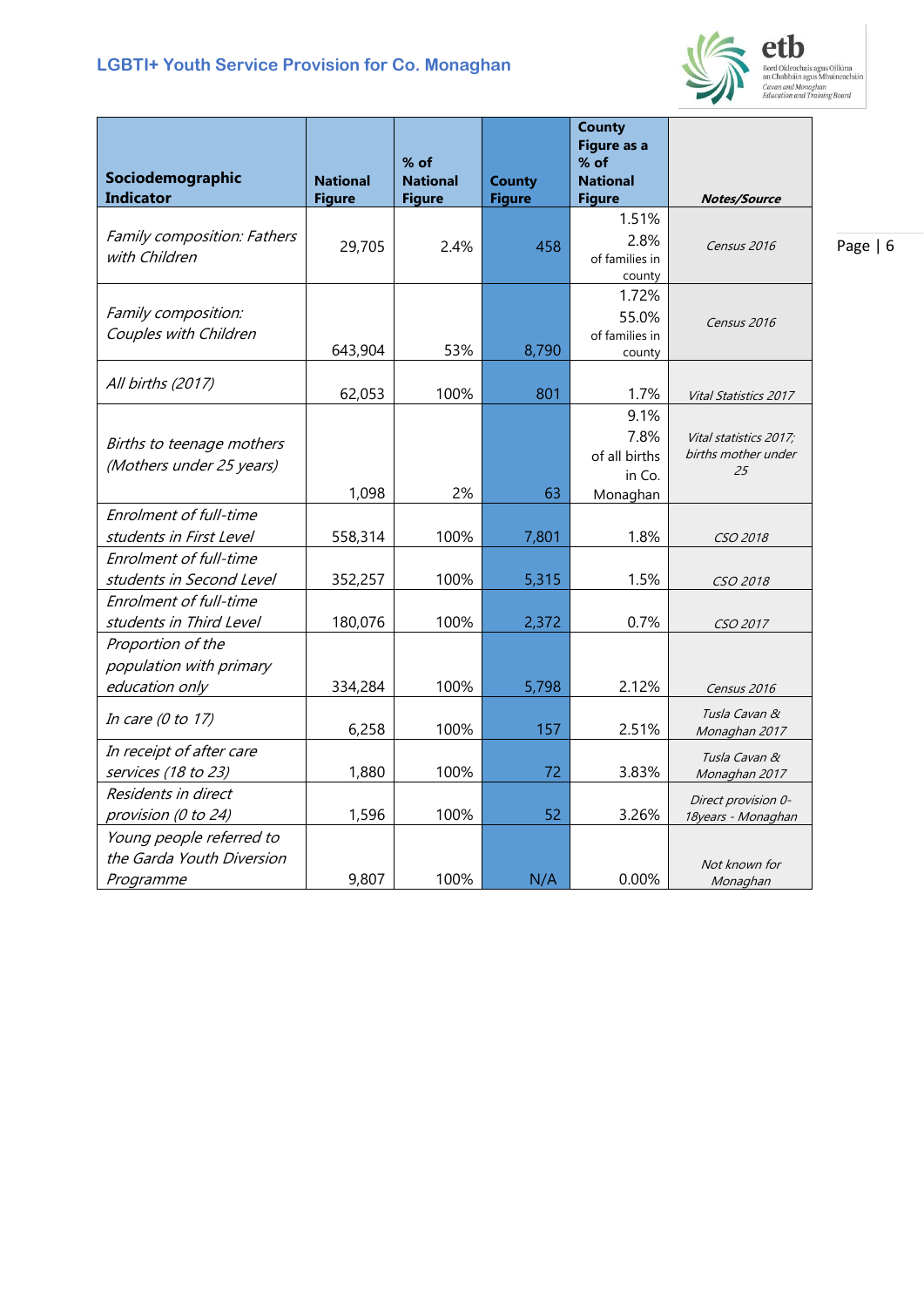

### **2.2.2 Education provision for young people**

|                                | <b>State</b> | %    | Co.<br><b>Monaghan</b> | % of State | % of total<br>county |           |
|--------------------------------|--------------|------|------------------------|------------|----------------------|-----------|
| Number of Primary Schools      | 3,250        | 100% | 62                     | 1.90%      | 100%                 |           |
| Number of secondary schools    | 711          | 100% | 12                     | 1.68%      | 100%                 |           |
| Number of DEIS Primary Schools | 704          | 100% | 9                      | 1.27%      | 14.5%                | Page $ 7$ |
| Number of DEIS Secondary       | 198          | 100% | 4                      | 2.02%      | 33.3%                |           |
| Schools                        |              |      |                        |            |                      |           |

#### Other educational institutions o provision (e.g. third level institutions in the county)

There is one school in Co. Cavan which caters for children with special needs in Co. Monaghan. There is one third level institution - Monaghan Institute which is managed by the Cavan Monaghan ETB. In addition, the Youthreach programme is delivered in 3 locations across the counties – Monaghan Town, Castleblayney and Carrickmacross.

#### **2.2.3 Youth Provision in the county**

#### DCYA funded projects in the county

| <b>FOCUSED YOUTH SERVICES - STAFF LED</b> |                                                                                          |
|-------------------------------------------|------------------------------------------------------------------------------------------|
| Big Brother Big Sister                    | Funded by DYCA (Youth Affairs unit)                                                      |
|                                           | Delivered by Foroige                                                                     |
|                                           | One funded part-time worker                                                              |
|                                           | Delivered in Monaghan Town                                                               |
| Comhairle na nÓg                          | Funded by DCYA (Citizen Participation Unit)                                              |
|                                           | Managed by youth development worker in Monaghan County Council - Fiona McEntee           |
| Garda Youth Diversion                     | Funded by DCYA (Irish Youth Justice Service)                                             |
| Projects                                  | Delivered by Foroige, out of The Neighbourhood Youth Project, Mullaghmatt, Monaghan      |
|                                           | Town                                                                                     |
| Garda Youth Diversion                     | Funded by DCYA (Irish Youth Justice Service)                                             |
| Projects (GYDP)                           | Delivered by Foroige, 365 GYDP, Teach naDaoine FRC, Mullaghmatt, Monaghan Town           |
|                                           |                                                                                          |
| Young People's                            | Administered through CMETB                                                               |
| <b>Facilities and Services 1</b>          | Project offering therapeutic support to children and young people through referrals from |
| and $2 -$                                 | agencies, schools etc                                                                    |
| <b>ISPCC Monaghan</b>                     | County-wide remit                                                                        |
| Project                                   | Based on the North Road                                                                  |
|                                           |                                                                                          |
| Youth Information                         | Running as a Reformed Youth Service Fund project (RYSF) pilot in 2018 and to be          |
| Centres                                   | mainstreamed in 2019 onwards                                                             |
|                                           | Located in youth hubs at:                                                                |
|                                           | Farney Street, Carrickmacross<br>$\bullet$                                               |
|                                           | Wellbeing Centre, Castleblayney<br>$\bullet$                                             |
|                                           | Offering outreach youth information clinics to other venues in the county                |
|                                           | Funded by the DCYA                                                                       |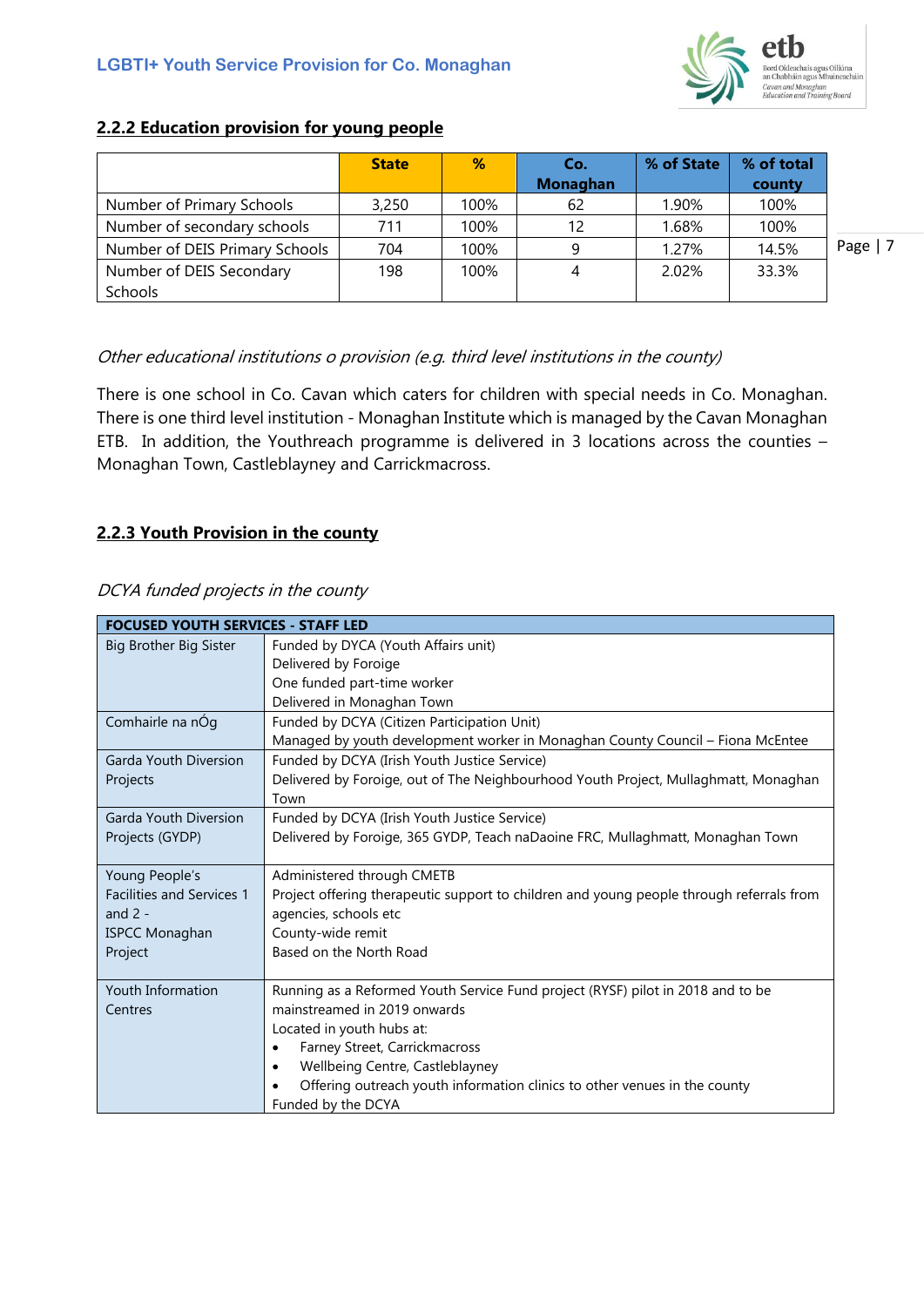

# Other PEACE/IFI Funded youth projects in the county

| International fund for  | Youth Programme in Teach na Daoine - focusing on personal development                                                                                                                                                                                                                                                                                                                                                                                                                                                                                                                                                                                                                            |          |
|-------------------------|--------------------------------------------------------------------------------------------------------------------------------------------------------------------------------------------------------------------------------------------------------------------------------------------------------------------------------------------------------------------------------------------------------------------------------------------------------------------------------------------------------------------------------------------------------------------------------------------------------------------------------------------------------------------------------------------------|----------|
| <b>Ireland Projects</b> | Youth Work Ireland Monaghan                                                                                                                                                                                                                                                                                                                                                                                                                                                                                                                                                                                                                                                                      |          |
|                         | IFI project in Castleblayney                                                                                                                                                                                                                                                                                                                                                                                                                                                                                                                                                                                                                                                                     |          |
| <b>PEACE IV</b>         | <b>Journey Programme</b>                                                                                                                                                                                                                                                                                                                                                                                                                                                                                                                                                                                                                                                                         |          |
|                         | Managed by Youth Work Ireland Cavan Monaghan                                                                                                                                                                                                                                                                                                                                                                                                                                                                                                                                                                                                                                                     | Page   8 |
|                         | One full time worker                                                                                                                                                                                                                                                                                                                                                                                                                                                                                                                                                                                                                                                                             |          |
|                         | Runs until Dec 2022                                                                                                                                                                                                                                                                                                                                                                                                                                                                                                                                                                                                                                                                              |          |
|                         | Focus on personal development for youths                                                                                                                                                                                                                                                                                                                                                                                                                                                                                                                                                                                                                                                         |          |
|                         | Delivered around where young people are recruited from                                                                                                                                                                                                                                                                                                                                                                                                                                                                                                                                                                                                                                           |          |
|                         | Youth Resilience and Anti-Bullying Programme                                                                                                                                                                                                                                                                                                                                                                                                                                                                                                                                                                                                                                                     |          |
|                         | Delivered by ISPCC at their office in Monaghan Town                                                                                                                                                                                                                                                                                                                                                                                                                                                                                                                                                                                                                                              |          |
|                         | The Lego Mindstorm is funded through the PEACE IV Programme and delivered it also<br>into Primary and Secondary schools in Co. Monaghan. It will bring children, young adults,<br>parents and teachers from primary and second level schools together for Lego<br>Mindstorm Workshops and subsequently for Space Challenge Competitions and<br>Exhibitions of Project work and Project Sharing ideas. In addition, the second-level<br>schools will engage in Skype workshops with one another to assist and advise each other<br>on how to improve and fine tune robots built. Finally, young people from second-level<br>schools will deliver training to Primary schools in their local area. |          |
|                         | Intergenerational Project funded through PEACE IV Monaghan County Council - to<br>come in 2018 managed by Fiona McEntee                                                                                                                                                                                                                                                                                                                                                                                                                                                                                                                                                                          |          |
|                         | Monaghan Makers funded through PEACE IV and delivered by Monaghan County<br>Library Service<br>Engaging 100 16-24yr olds (especially targeting marginalised, vulnerable, NEETS and<br>disadvantaged young adults) from Co. Monaghan over a 12-month programme focusing<br>on creativity, technology and the environment.<br>Delivered across the county                                                                                                                                                                                                                                                                                                                                          |          |
| Special Projects for    | Now called Reformed Youth Service Fund                                                                                                                                                                                                                                                                                                                                                                                                                                                                                                                                                                                                                                                           |          |
| Youth (Reformed Youth   | Funded by the DCYA                                                                                                                                                                                                                                                                                                                                                                                                                                                                                                                                                                                                                                                                               |          |
| Service Fund – was      | <b>Targeting NEETS</b>                                                                                                                                                                                                                                                                                                                                                                                                                                                                                                                                                                                                                                                                           |          |
| formerly called SPY)    | Early School Leavers Projects delivered by Youth Work Ireland in:                                                                                                                                                                                                                                                                                                                                                                                                                                                                                                                                                                                                                                |          |
|                         | Clones, Ionad na nOg<br>$\bullet$                                                                                                                                                                                                                                                                                                                                                                                                                                                                                                                                                                                                                                                                |          |
|                         | Castleblayney, Wellbeing Centre<br>$\bullet$                                                                                                                                                                                                                                                                                                                                                                                                                                                                                                                                                                                                                                                     |          |
|                         | Ballybay, Birch Court<br>٠                                                                                                                                                                                                                                                                                                                                                                                                                                                                                                                                                                                                                                                                       |          |

## Other youth projects in the county

| CoderDojo Foundation                     | The CoderDojo movement believes that an understanding of programming languages is<br>increasingly important in the modern world, that it's both better and easier to learn these<br>skills early, and that nobody should be denied the opportunity to do so. To that end,<br>they've built a global network of free, volunteer-led, community-based programming<br>clubs for young people. Anyone aged seven to seventeen can visit a Dojo where they can<br>learn to code, build a website, create an app or a game, and explore technology in an<br>informal, creative, and social environment.<br>St. Macartan's College, Monaghan Town<br>Iontas Arts & Community Resource Centre<br>Market Square Centre, Carrickmacross<br>٠ |
|------------------------------------------|------------------------------------------------------------------------------------------------------------------------------------------------------------------------------------------------------------------------------------------------------------------------------------------------------------------------------------------------------------------------------------------------------------------------------------------------------------------------------------------------------------------------------------------------------------------------------------------------------------------------------------------------------------------------------------------------------------------------------------|
| Coláiste na bhFiann/<br>Cumman na bFiann | Cumann na bFiann organises weekly/ fortnightly Irish language youth clubs giving the<br>students the opportunity to use and improve their spoken Irish.<br>The positive benefits of this are that the language becomes a vibrant method of<br>communication and its relevance to our identity becomes apparent. To benefit fully from                                                                                                                                                                                                                                                                                                                                                                                              |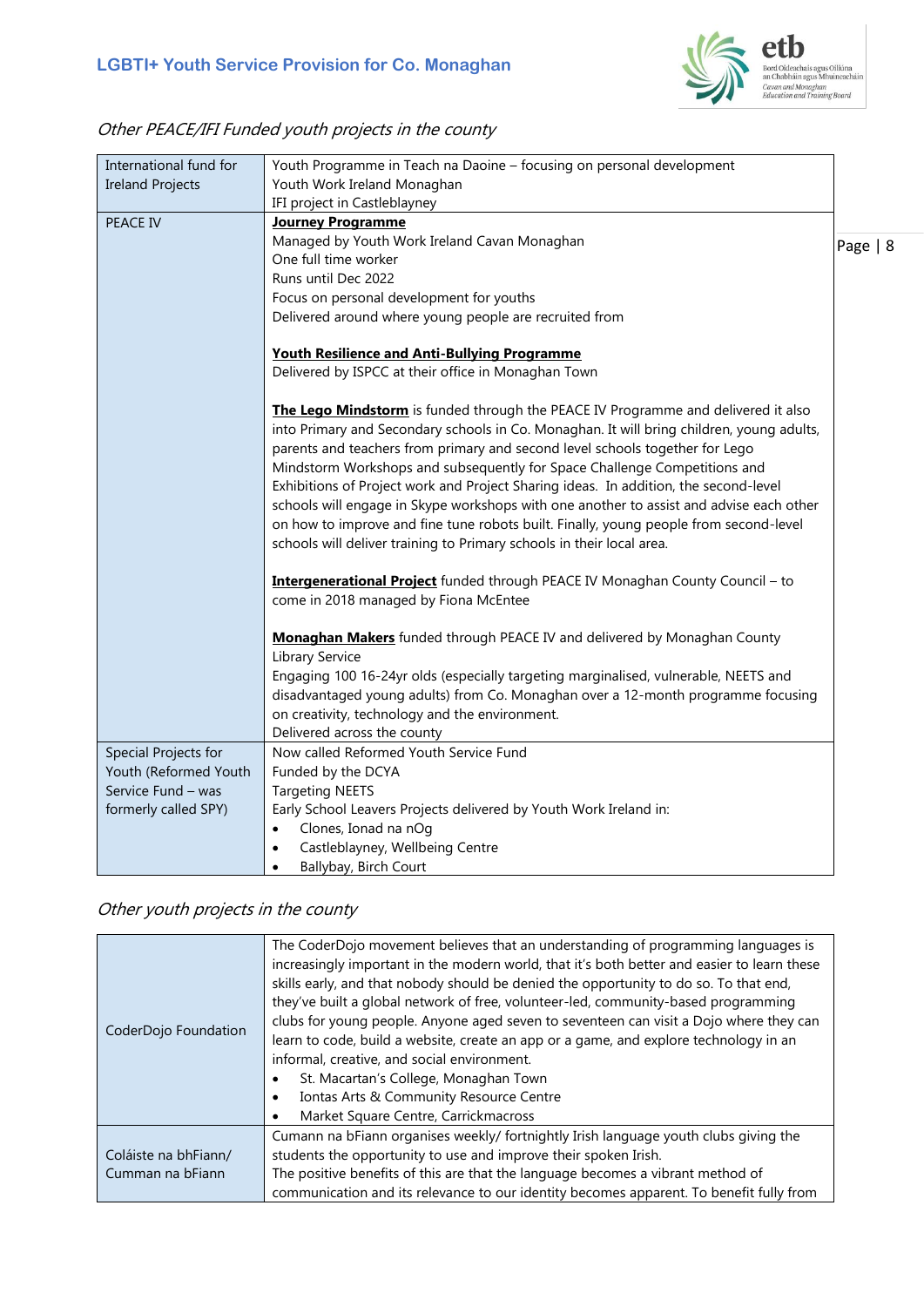

Bord Oideachais agus Oiliúna<br>an Chabháin agus Mhuineacháin<br>Cavan and Monaghan<br>Education and Training Board

|                              | a Coláiste na bhFiann course, it is vital to avail of every opportunity to speak Irish on a |          |
|------------------------------|---------------------------------------------------------------------------------------------|----------|
|                              | regular basis.                                                                              |          |
|                              | As well as the youth club, Cumann na bhFiann organises various nationwide annual            |          |
|                              | events, such as concerts, discos, weekends away, etc.                                       |          |
|                              | Locations in Co. Monaghan:                                                                  |          |
|                              | Monaghan Town<br>$\bullet$                                                                  |          |
|                              | Carrickmacross<br>$\bullet$                                                                 | Page   9 |
| <b>Drumlin Music</b>         | Music Generation                                                                            |          |
| <b>Education Partnership</b> | A range of music related programmes to be delivered in Counties Cavan and Monaghan          |          |
|                              | over the next 3 years:                                                                      |          |
|                              | Early Years Strand<br>$\bullet$                                                             |          |
|                              | <b>School Strand</b><br>$\bullet$                                                           |          |
|                              | <b>Community Strand</b>                                                                     |          |
|                              | <b>Targeted Inclusive Strand</b>                                                            |          |
| Foróige                      | Fulltime development worker for Cavan and Monaghan Erica Reade, funded through the          |          |
|                              | <b>DYCA Youth Service Grant Scheme</b>                                                      |          |
|                              | <b>Voluntary led Youth Services Cavan office</b>                                            |          |
|                              | <b>Existing Clubs and Groups:</b>                                                           |          |
|                              | Aghabog<br>$\bullet$                                                                        |          |
|                              | Ardaghey<br>$\bullet$                                                                       |          |
|                              | Ballinode<br>$\bullet$                                                                      |          |
|                              | <b>FNT</b><br>$\bullet$                                                                     |          |
|                              | Glaslough/Donagh<br>$\bullet$                                                               |          |
|                              | Kileevan<br>$\bullet$                                                                       |          |
|                              | Knockatallon<br>٠                                                                           |          |
|                              | Scotstown<br>$\bullet$                                                                      |          |
|                              | Smithboro<br>$\bullet$                                                                      |          |
|                              | Truagh<br>$\bullet$                                                                         |          |
|                              | GAISCE is a self-development programme that encourages young people to find their           |          |
|                              | passion, get active and make a difference in their community! Gaisce is a direct challenge  |          |
|                              | from the President of Ireland to young people aged 15-25 to dream big and realise their     |          |
|                              | potential. There are three levels of Gaisce - Bronze, Silver and Gold. The more time and    |          |
|                              | energy they give, the greater the reward! By taking part in Gaisce, young people will take  |          |
|                              | on exciting personal, physical and community challenges and develop new skills and new      |          |
|                              | friendships. Their goal is to make the Gaisce programme accessible to as many young         |          |
|                              | people as possible throughout Ireland.                                                      |          |
|                              | GAISCE is available in Co. Monaghan at the following organisations:                         |          |
|                              | Ballybay Community College, Ballybay                                                        |          |
| Gaisce - The President's     | Beech Hill College, Monaghan town                                                           |          |
| Award                        | Castleblayney College, Castleblayney                                                        |          |
|                              | Colaiste Oriall, Monaghan Town                                                              |          |
|                              | Collegiate School, Monaghan town                                                            |          |
|                              | Largy College, Clones                                                                       |          |
|                              | Our Lady's School, Castleblayney                                                            |          |
|                              | Patrician High School, Carrickmacross                                                       |          |
|                              | St. Louis Secondary School, Carrickmacross                                                  |          |
|                              | St. Louis Secondary School, Monaghan Town                                                   |          |
|                              | St. Macartan's College, Monaghan Town                                                       |          |
|                              | Youthreach, Carrickmacross                                                                  |          |
|                              | Youthreach, Castleblayney                                                                   |          |
|                              | The Girls' Brigade is an International Uniformed Youth Organisation for girls of all ages,  |          |
|                              | denominations, backgrounds and abilities. The Girls' Brigade Ireland operates in 33         |          |
| Girls Brigade Ireland        | companies around the country, offering a varied programme of activities designed to         |          |
|                              | educate, challenge and inspire young people in a safe, fun and sociable environment.        |          |
|                              | Clontibret Girls Brigade<br>$\bullet$                                                       |          |
|                              | Co. Monaghan Girls Brigade<br>$\bullet$                                                     |          |
| Irish Red Cross Youth        | Monaghan Town Branch                                                                        |          |
| Junior Achievement           | Border Counties: Cavan, Monaghan Louth                                                      |          |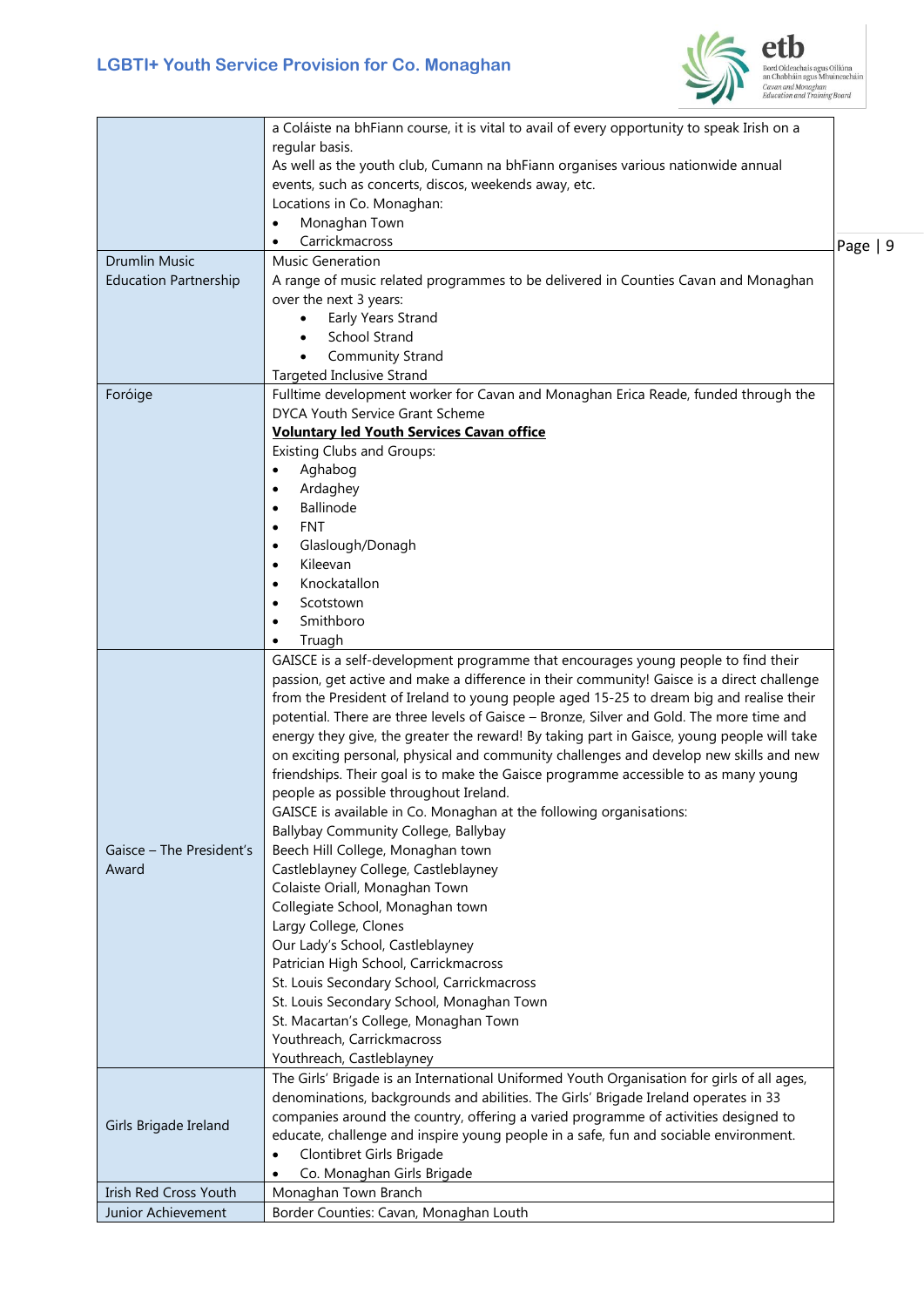

etb Bord Oideachais agus Oiliúna<br>an Chabháin agus Mhuineacháin<br>Cavan and Monaghan<br>Education and Training Board

|                                                 | Junior Achievement Ireland (JAI) encourages young people to remain in education and<br>helps them develop the skills they need to succeed in a changing world. Junior<br>Achievement programmes help to create a culture of enterprise within the education<br>system. We also help young people prepare for the world of work, giving them skills in<br>communications and preparing for interviews. Financial literacy programmes enable<br>students to explore how to manage, protect and make the most of future salaries. As we<br>move towards a knowledge-based economy, JAI also brings science and maths skills to<br>thousands of young students nationwide as our business volunteers work to deliver<br>exciting programmes and events.<br>JAI operates in the following schools:<br><b>Primary Schools</b><br>Drumgossat National School, Carrickmacross<br>$\bullet$<br>Rackwallance National School, Castleshane<br>$\bullet$<br>Scoil Naoimh Eanna, Killanny, Carrickmacross<br>$\bullet$<br>St. Louis G.N.S., Monaghan Town<br>$\bullet$<br>St. Mary's Boy School, Monaghan Town<br>$\bullet$<br>St. Mary's Three Mile House<br><b>Secondary Schools</b><br>Beech Hill College, Monaghan Town<br>$\bullet$<br>Castleblayney College, Castleblayney<br>$\bullet$<br>Inver College, Carrickmacross<br>$\bullet$<br>Largy College, Clones<br>$\bullet$ | Page   10 |
|-------------------------------------------------|----------------------------------------------------------------------------------------------------------------------------------------------------------------------------------------------------------------------------------------------------------------------------------------------------------------------------------------------------------------------------------------------------------------------------------------------------------------------------------------------------------------------------------------------------------------------------------------------------------------------------------------------------------------------------------------------------------------------------------------------------------------------------------------------------------------------------------------------------------------------------------------------------------------------------------------------------------------------------------------------------------------------------------------------------------------------------------------------------------------------------------------------------------------------------------------------------------------------------------------------------------------------------------------------------------------------------------------------------------------------|-----------|
| Junior Chamber Ireland                          | JCI Monaghan is a support structure and development organisation for entrepreneurs                                                                                                                                                                                                                                                                                                                                                                                                                                                                                                                                                                                                                                                                                                                                                                                                                                                                                                                                                                                                                                                                                                                                                                                                                                                                                   |           |
|                                                 | and active citizens in their 20's and 30's. We meet monthly to learn, share and grow.                                                                                                                                                                                                                                                                                                                                                                                                                                                                                                                                                                                                                                                                                                                                                                                                                                                                                                                                                                                                                                                                                                                                                                                                                                                                                |           |
| Macra na Feirme                                 | Training and development office for Cavan & Monaghan funded through DCYA Youth<br>Service Grant<br>Groups in the following areas:<br>Lough Egish Macra na Feirme<br>Newbliss Macra na Feirme                                                                                                                                                                                                                                                                                                                                                                                                                                                                                                                                                                                                                                                                                                                                                                                                                                                                                                                                                                                                                                                                                                                                                                         |           |
|                                                 | Tydavnet Macra na Feirme                                                                                                                                                                                                                                                                                                                                                                                                                                                                                                                                                                                                                                                                                                                                                                                                                                                                                                                                                                                                                                                                                                                                                                                                                                                                                                                                             |           |
| National Federation of<br><b>Arch Clubs</b>     | A club to provide a social outlet for people with special needs. To develop their social<br>skills, self-esteem and quality of life and provide support. Aimed at members aged 16+<br>yrs<br>Monaghan Town Arch Club<br>$\bullet$                                                                                                                                                                                                                                                                                                                                                                                                                                                                                                                                                                                                                                                                                                                                                                                                                                                                                                                                                                                                                                                                                                                                    |           |
| Personal Development                            | In Carrickmacross                                                                                                                                                                                                                                                                                                                                                                                                                                                                                                                                                                                                                                                                                                                                                                                                                                                                                                                                                                                                                                                                                                                                                                                                                                                                                                                                                    |           |
| Programme                                       | Funded by Ulster Bank and Cavan Monaghan ETB annually                                                                                                                                                                                                                                                                                                                                                                                                                                                                                                                                                                                                                                                                                                                                                                                                                                                                                                                                                                                                                                                                                                                                                                                                                                                                                                                |           |
| Teach na Daoine FRC,                            | Teach na Daoine                                                                                                                                                                                                                                                                                                                                                                                                                                                                                                                                                                                                                                                                                                                                                                                                                                                                                                                                                                                                                                                                                                                                                                                                                                                                                                                                                      |           |
| Monaghan Town                                   | Youth work programme - funded by FRC, possibly also TUSLA                                                                                                                                                                                                                                                                                                                                                                                                                                                                                                                                                                                                                                                                                                                                                                                                                                                                                                                                                                                                                                                                                                                                                                                                                                                                                                            |           |
|                                                 | IFI Project?                                                                                                                                                                                                                                                                                                                                                                                                                                                                                                                                                                                                                                                                                                                                                                                                                                                                                                                                                                                                                                                                                                                                                                                                                                                                                                                                                         |           |
| Teach na<br>Daoine FRC Project<br>Monaghan Town | Youth Club aged 6-12 years: Arts/Crafts, Cook It Classes, Sports Activities, Discos,                                                                                                                                                                                                                                                                                                                                                                                                                                                                                                                                                                                                                                                                                                                                                                                                                                                                                                                                                                                                                                                                                                                                                                                                                                                                                 |           |
| Voluntary &                                     | <b>Ballybay Junior Club</b><br>$\bullet$                                                                                                                                                                                                                                                                                                                                                                                                                                                                                                                                                                                                                                                                                                                                                                                                                                                                                                                                                                                                                                                                                                                                                                                                                                                                                                                             |           |
| Independent Youth                               | Killanny Young People                                                                                                                                                                                                                                                                                                                                                                                                                                                                                                                                                                                                                                                                                                                                                                                                                                                                                                                                                                                                                                                                                                                                                                                                                                                                                                                                                |           |
| Groups                                          | Monday Club/Junior Club                                                                                                                                                                                                                                                                                                                                                                                                                                                                                                                                                                                                                                                                                                                                                                                                                                                                                                                                                                                                                                                                                                                                                                                                                                                                                                                                              |           |
| Young Social Innovators                         | Young Social Innovators (YSI) promotes education for social innovation. YSI wants to give<br>everybody an opportunity to use their creativity to respond to social issues and                                                                                                                                                                                                                                                                                                                                                                                                                                                                                                                                                                                                                                                                                                                                                                                                                                                                                                                                                                                                                                                                                                                                                                                        |           |
|                                                 | contribute to building a fairer, more caring and equal society. Everything they have ever                                                                                                                                                                                                                                                                                                                                                                                                                                                                                                                                                                                                                                                                                                                                                                                                                                                                                                                                                                                                                                                                                                                                                                                                                                                                            |           |
|                                                 | created has been designed with this purpose. To achieve this, they empower and support<br>young people to realise their potential as social innovators, giving them the skills and                                                                                                                                                                                                                                                                                                                                                                                                                                                                                                                                                                                                                                                                                                                                                                                                                                                                                                                                                                                                                                                                                                                                                                                   |           |
|                                                 | confidence to tackle the social issues facing them, their communities and wider                                                                                                                                                                                                                                                                                                                                                                                                                                                                                                                                                                                                                                                                                                                                                                                                                                                                                                                                                                                                                                                                                                                                                                                                                                                                                      |           |
|                                                 | society. Social innovation learning builds wellbeing amongst young people and                                                                                                                                                                                                                                                                                                                                                                                                                                                                                                                                                                                                                                                                                                                                                                                                                                                                                                                                                                                                                                                                                                                                                                                                                                                                                        |           |
|                                                 | communities and helps build a more inclusive, empathetic, fair society.                                                                                                                                                                                                                                                                                                                                                                                                                                                                                                                                                                                                                                                                                                                                                                                                                                                                                                                                                                                                                                                                                                                                                                                                                                                                                              |           |
|                                                 | YSI is active in the following schools in Co. Monaghan                                                                                                                                                                                                                                                                                                                                                                                                                                                                                                                                                                                                                                                                                                                                                                                                                                                                                                                                                                                                                                                                                                                                                                                                                                                                                                               |           |
|                                                 | Beech Hill College Monaghan                                                                                                                                                                                                                                                                                                                                                                                                                                                                                                                                                                                                                                                                                                                                                                                                                                                                                                                                                                                                                                                                                                                                                                                                                                                                                                                                          |           |
|                                                 | Coláiste Oriall Muineachán                                                                                                                                                                                                                                                                                                                                                                                                                                                                                                                                                                                                                                                                                                                                                                                                                                                                                                                                                                                                                                                                                                                                                                                                                                                                                                                                           |           |
|                                                 | Largy College Clones<br>$\bullet$                                                                                                                                                                                                                                                                                                                                                                                                                                                                                                                                                                                                                                                                                                                                                                                                                                                                                                                                                                                                                                                                                                                                                                                                                                                                                                                                    |           |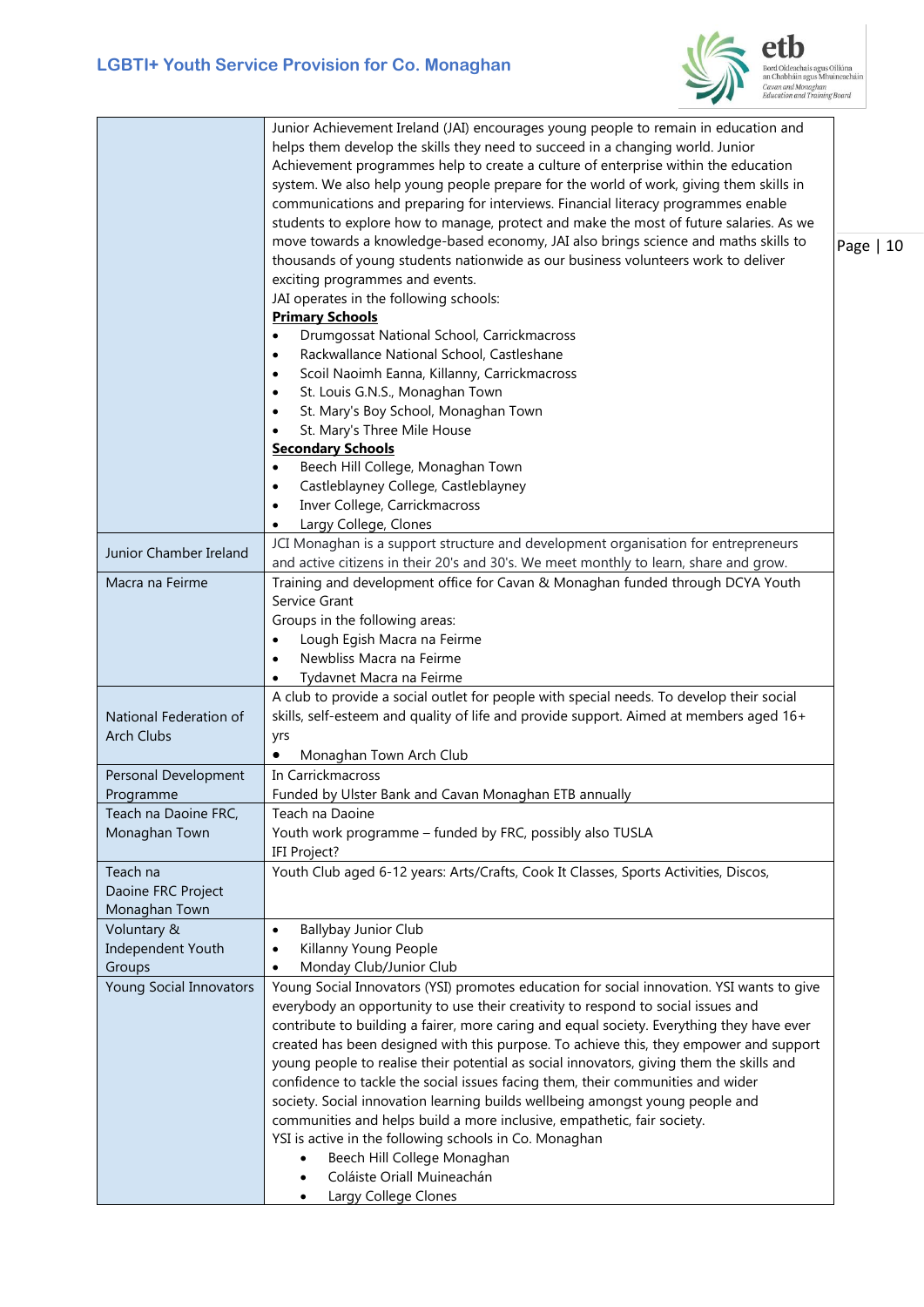## **LGBTI+ Youth Service Provision for Co. Monaghan**



Bord Oideachais agus Oiliúna<br>an Chabháin agus Mhuineacháin<br>Cavan and Monaghan<br>Education and Training Board

|                                   | Patrician High School Carrickmacross<br>$\bullet$                                                                                                                  |            |
|-----------------------------------|--------------------------------------------------------------------------------------------------------------------------------------------------------------------|------------|
|                                   | St. Louis Secondary School Carrickmacross                                                                                                                          |            |
|                                   | St. Louis Secondary School Monaghan                                                                                                                                |            |
|                                   | YWCA Monaghan is based in the heart of Monaghan town in a purpose-built centre,                                                                                    |            |
|                                   | which offers a range of facilities for the local community. Some of the activities, which                                                                          |            |
| Young Women's                     |                                                                                                                                                                    |            |
| <b>Christian Association</b>      | take place at YWCA Monaghan, include a children's bible club, young people's fellowship                                                                            |            |
| (YWCA) Ireland                    | groups, a parent and toddler group, a drop-in morning for seniors, and a group involved                                                                            | Page $ 11$ |
|                                   | in late-night outreach. Meeting rooms are also available to rent.                                                                                                  |            |
|                                   | Youth Service provision for all young people aged 10-25 living in Co.Monaghan and                                                                                  |            |
|                                   | Co.Cavan. They deliver youth service programmes in our youth cafe settings, youth                                                                                  |            |
|                                   | participation strucutures, one to one services, information provision, detached youth                                                                              |            |
| Youth Work Ireland                | work, Club Development, early school leaving support, drop in facilities for young people.                                                                         |            |
|                                   | Ages catered for 10-25 yrs                                                                                                                                         |            |
|                                   | Groups in Clones, Castleblayney, Carrickmacross, Corcaghan, Ballinode, The Edge Youth                                                                              |            |
|                                   | Club                                                                                                                                                               |            |
| <b>Brownies &amp; Girl Guides</b> | <b>OTHER SOCIAL, RECREATIONAL AND CULTURAL ACTIVITIES &amp; GROUPS</b><br>The Irish Girl Guides (IGG) has approximately 12,000 youth and adult members in Ireland, |            |
|                                   |                                                                                                                                                                    |            |
|                                   | with a paid staff supporting the work of volunteers in the organisation. They are a youth-                                                                         |            |
|                                   | driven, dynamic organisation offering a varied and exciting programme for girls and                                                                                |            |
|                                   | young women aged 5-30, and opportunities for women of all ages.                                                                                                    |            |
|                                   | As a girl-only movement, girls are free to develop and express themselves in a safe,                                                                               |            |
|                                   | comfortable, supported setting. There are different structures to cater for different ages                                                                         |            |
|                                   | of children and young people: Ladybirds (5-7 yrs), Brownies (7-10 yrs), Guides (10-14 yrs)                                                                         |            |
|                                   | and Senior Branch (14-30yrs)                                                                                                                                       |            |
|                                   | Monaghan girls Brigade<br>٠                                                                                                                                        |            |
|                                   | <b>Ballybay Irish Girl Guides</b><br>$\bullet$                                                                                                                     |            |
|                                   | Silver Birch Brownies Girl Guides<br>$\bullet$                                                                                                                     |            |
|                                   | Glaslough Girls Brigade                                                                                                                                            |            |
|                                   | Development worker for Cavan and Monaghan funded through the DCYA (Youth Affairs                                                                                   |            |
|                                   | Unit) Michelle Callaghan                                                                                                                                           |            |
| <b>Community Games</b>            | Community games structure organisation allows for children and adolescents to partake                                                                              |            |
|                                   | in activities which increase there sporting and social skills. They provide a range of                                                                             |            |
|                                   | recreational activities in cluding athletics, arts, dance, music, drama, gymnastics and                                                                            |            |
|                                   | games depending on individuals group interests. The children are given the opportunity                                                                             |            |
|                                   | to display their skills in compeitive situations. This allows the children to develop their                                                                        |            |
|                                   | self-confidence and teamworking skills. There are 15 groups in the county.                                                                                         |            |
|                                   | Monaghan Community Games Groups:                                                                                                                                   |            |
|                                   | Aghnamullan East<br>$\bullet$                                                                                                                                      |            |
|                                   | Bawn/Latton<br>$\bullet$                                                                                                                                           |            |
|                                   | Carrickmacross<br>$\bullet$                                                                                                                                        |            |
|                                   | Castleblayney<br>$\bullet$                                                                                                                                         |            |
|                                   | Clones<br>$\bullet$                                                                                                                                                |            |
|                                   | Clontibret<br>$\bullet$                                                                                                                                            |            |
|                                   | Donagh<br>$\bullet$                                                                                                                                                |            |
|                                   | Donghamoyne<br>$\bullet$                                                                                                                                           |            |
|                                   | Inniskeen<br>$\bullet$                                                                                                                                             |            |
|                                   | Kilanny<br>$\bullet$                                                                                                                                               |            |
|                                   | Kileevan<br>$\bullet$                                                                                                                                              |            |
|                                   | Kilmore<br>$\bullet$                                                                                                                                               |            |
|                                   | Mahgheracloone<br>$\bullet$                                                                                                                                        |            |
|                                   | Monaghan Town<br>$\bullet$                                                                                                                                         |            |
|                                   | Smithboro<br>$\bullet$                                                                                                                                             |            |
|                                   | Truagh<br>$\bullet$                                                                                                                                                |            |
|                                   | Tullycorbett<br>$\bullet$                                                                                                                                          |            |
|                                   | Tydavnet<br>٠                                                                                                                                                      |            |
|                                   | Tyholland<br>٠                                                                                                                                                     |            |
|                                   | Ages 4-16 yrs                                                                                                                                                      |            |
|                                   |                                                                                                                                                                    |            |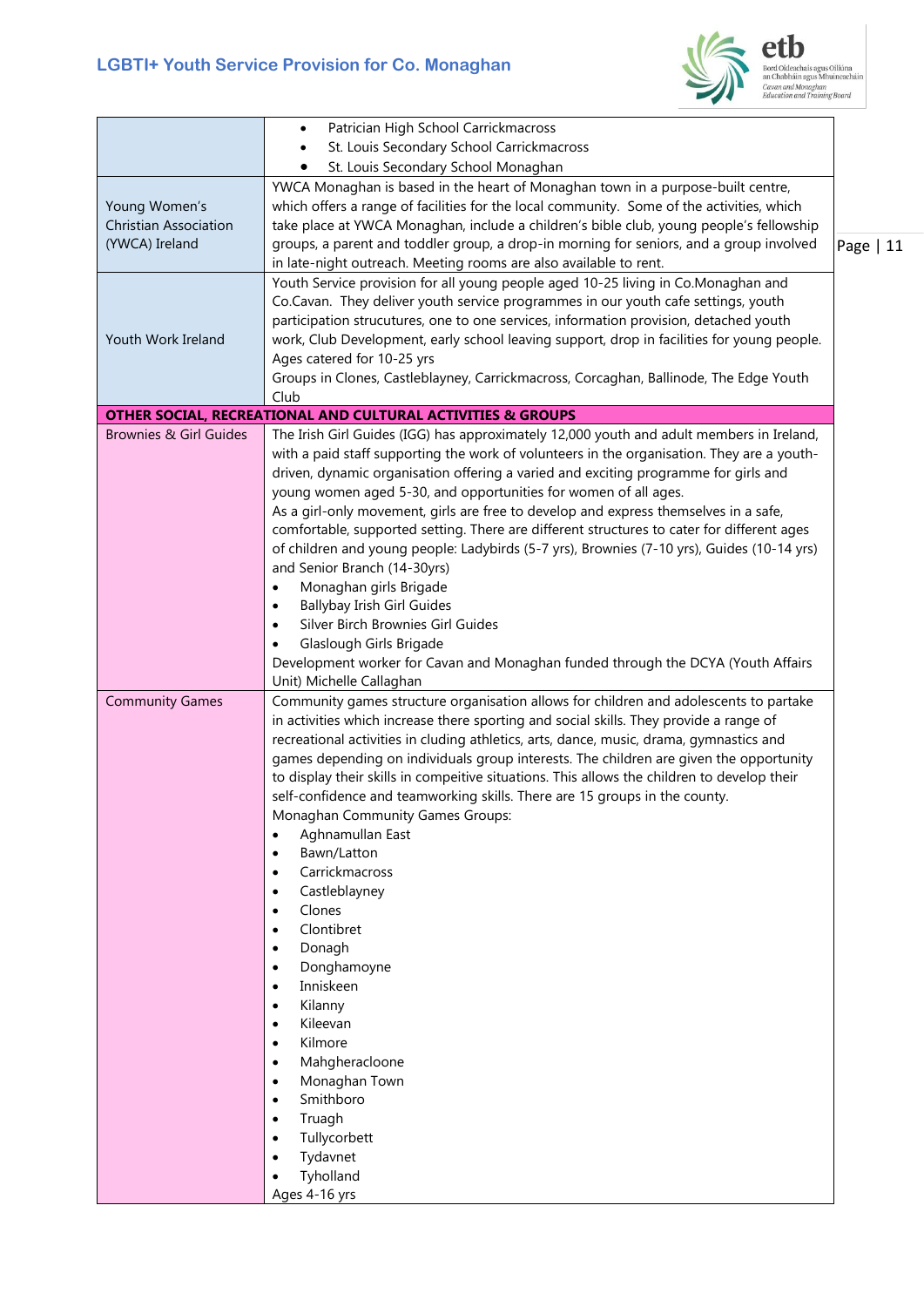

| Dance with Lesley                     | Class Ballet (beginners - aged 4+), Primary Ballet, Grade 1 Ballet, Grade 2 Ballet &<br>Intermediate Foundation Ballet, Location: Glaslough<br>Senior Jazz (secondary school ages)<br>Venue - The Peace Link, Clones<br>Junior Jazz/HipHop (ages 7-12), Senior Jazz/Hiphop (ages 13-18) Monaghan Town                                                                                                                                                                                                                                                                                                                                                                                                                                                                                                                                                                                                                                              |             |
|---------------------------------------|----------------------------------------------------------------------------------------------------------------------------------------------------------------------------------------------------------------------------------------------------------------------------------------------------------------------------------------------------------------------------------------------------------------------------------------------------------------------------------------------------------------------------------------------------------------------------------------------------------------------------------------------------------------------------------------------------------------------------------------------------------------------------------------------------------------------------------------------------------------------------------------------------------------------------------------------------|-------------|
| Religious Youth Groups                | Girl's Brigade<br>The Girls' Brigade is an International Uniformed Youth Organisation for girls of all ages,<br>denominations, backgrounds and abilities. The Girls' Brigade Ireland operates in 33<br>companies around the country, offering a varied programme of activities designed to<br>educate, challenge and inspire young people in a safe, fun and sociable environment.<br>Clontibret Girls Brigade<br>$\bullet$<br>Co. Monaghan Girls Brigade<br>$\bullet$<br><b>Boys Brigade</b><br>The Boys' Brigade care for and challenge young people for life through a programme of<br>informal education which focuses on leadership, decision making, and skills training<br>underpinned by the Christian faith.<br>1 <sup>st</sup> Clontibret Boys Brigade<br>$\bullet$<br>Glaslough Boys Brigade<br>$\bullet$<br>Crown Jesus Ministeries<br>Youth drop in centres on North Road in Monaghan Town<br>Youth group being set up at the moment. | Page $ 12 $ |
|                                       | Others<br>Ballyalbanny Youth Fellowship<br>$\bullet$<br><b>Ballybay Youth Fellowship</b><br>$\bullet$<br>Clogher Diocesan Youth Council<br>$\bullet$<br>Praise the Youth<br>$\bullet$<br>Drum Youth Club<br>٠<br>Vortex<br>٠                                                                                                                                                                                                                                                                                                                                                                                                                                                                                                                                                                                                                                                                                                                       |             |
| Scouting Ireland                      | A big diversity of activities which include camping, hiking, mountaineering, team<br>challenges, water sports, camp fires,<br>treasure hunts, orienteering, forest trails, survival and backwoods skills, adventure<br>activities such as rock climbing, high ropes and kayaking.<br>Various throughout county:<br>1 <sup>st</sup> Monaghan Clones<br>٠<br>2 <sup>nd</sup> Monaghan Town<br>$\bullet$<br>3rd Monaghan Carrickmacross<br>4 <sup>th</sup> Monaghan Magheracloone<br>5 <sup>th</sup> Monaghan Castleblayney<br>6 <sup>th</sup> Monaghan Kilanny                                                                                                                                                                                                                                                                                                                                                                                       |             |
| <b>SINGLE ISSUE SUPPORT SERVICES</b>  |                                                                                                                                                                                                                                                                                                                                                                                                                                                                                                                                                                                                                                                                                                                                                                                                                                                                                                                                                    |             |
| Carrickmacross LGTBI<br>support group | c/o Youth Work Ireland Monaghan, Presbyterian Church, Farney Street, Carrickmacross                                                                                                                                                                                                                                                                                                                                                                                                                                                                                                                                                                                                                                                                                                                                                                                                                                                                |             |
| Castleblayney LGBTI<br>Support        | c/o Youth Work Ireland Monaghan, Youth Café Castleblayney                                                                                                                                                                                                                                                                                                                                                                                                                                                                                                                                                                                                                                                                                                                                                                                                                                                                                          |             |
| <b>Clones LGTBI Support</b><br>Group  | c/o Youth Work Ireland Monaghan, Ionad na nOg, Clones                                                                                                                                                                                                                                                                                                                                                                                                                                                                                                                                                                                                                                                                                                                                                                                                                                                                                              |             |
| Monaghan Town LGBTI<br>support group  | c/o Foroige, Monaghan Town                                                                                                                                                                                                                                                                                                                                                                                                                                                                                                                                                                                                                                                                                                                                                                                                                                                                                                                         |             |

Other structures relevant to this profile (overlapping or allied areas of work, and plans affecting the 10-24 yr age group – CYPCS, LECP, youth work committee)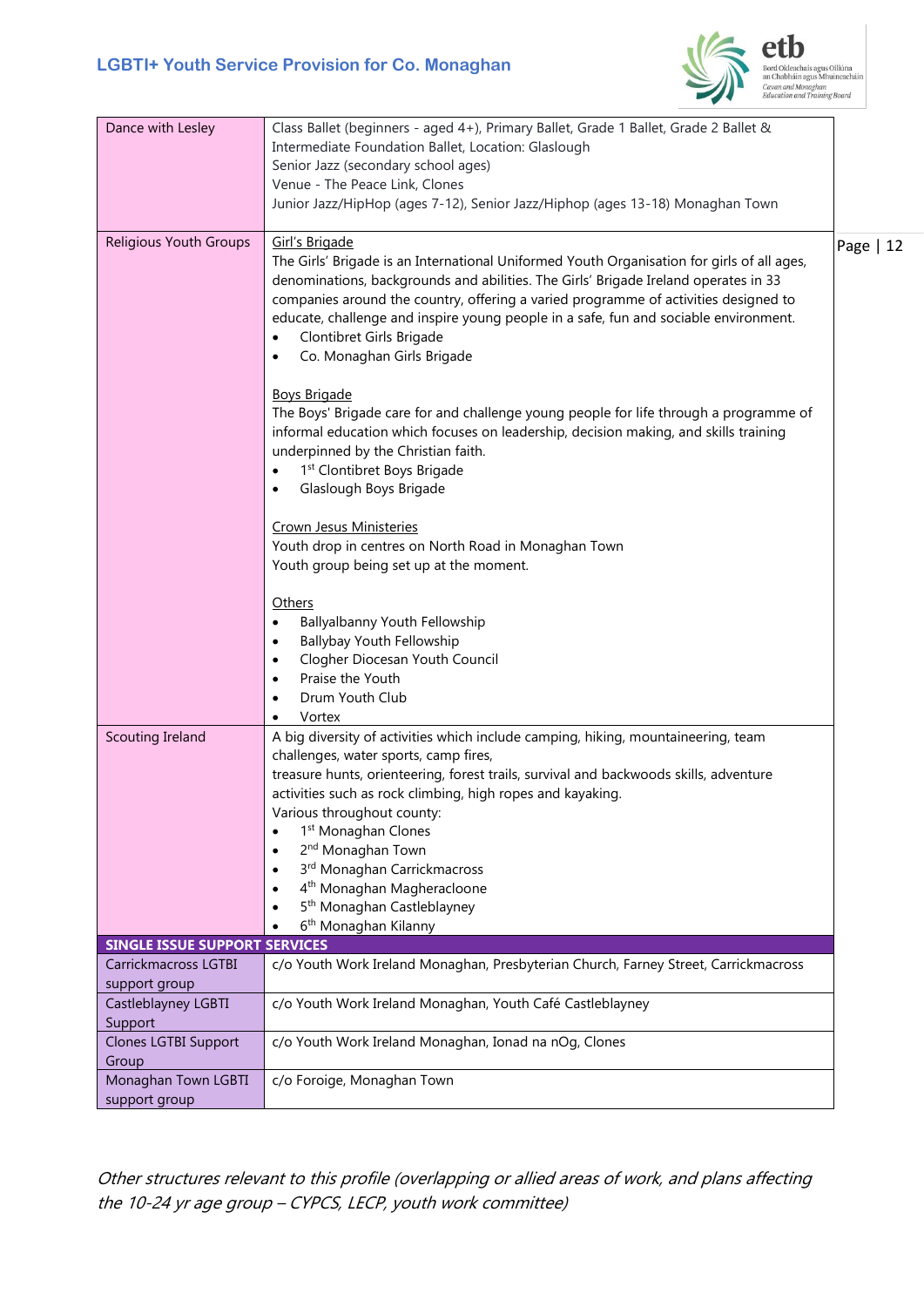

Monaghan CYPSC Subgroup working on NEETS support have secured funding for this target group through the Healthy Ireland Initiative.

#### Commentary on range of provision.

Page | 13

In relation to LGBTI+ youth service provision there has some dedicated support to this group young people through local support groups in Carrickmacross, Castleblayney, Monaghan and Clones. There has been no co-ordinated activity on a county wide basis.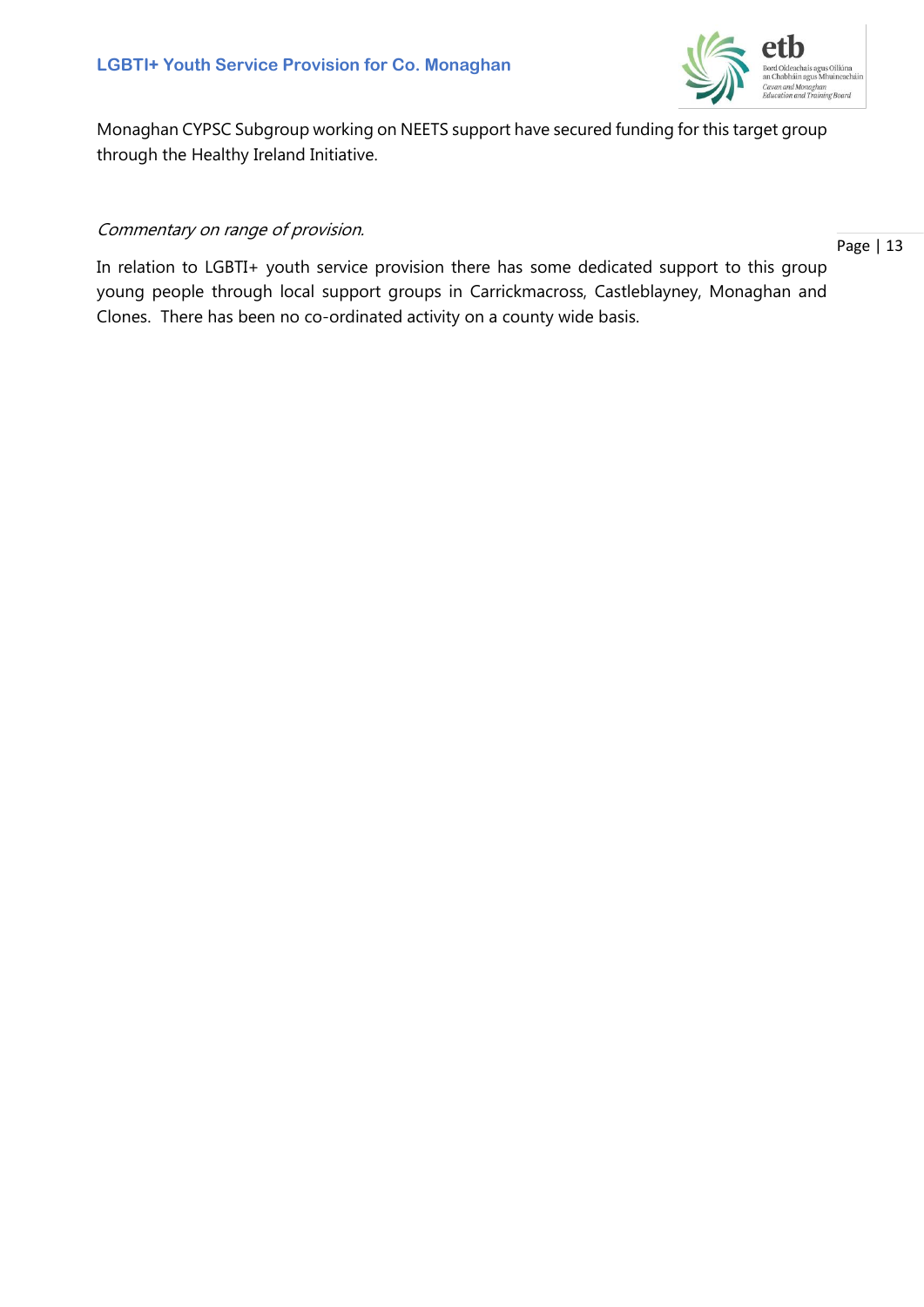

# **3. NEEDS OF THE YOUNG PEOPLE IN THE SELECTED AREA**

# **3.1 What are the issues facing LGBTI+ young people?**

#### 3.1.1 Stakeholder views

|                                                                                                                                      | <i>Junenonuel</i><br>Page   14                                                                                                                                                                                                                                                                                                                                                                                                                                                                                                                                                                                                |                                                                                                                                                                                                                                                                                                                                                                                                                                                                                                                                                                                                                                                                                                                                                                                                                                                                                                            |                                                                                                                                                                                                                                                                                                                                                                                                                                                                                                                                                                                                                                                                                                                                                                                                   |                                                                                                                                                                                                                                                                                                                                                                                                                                                                                                                                                                                                                                                                                                                                                                        |                                                                                                                                                                                                                                                                                                                                                                                                                                                                                                                                                                                                                                                                                                                                                                                                                                                                                            |  |  |  |  |
|--------------------------------------------------------------------------------------------------------------------------------------|-------------------------------------------------------------------------------------------------------------------------------------------------------------------------------------------------------------------------------------------------------------------------------------------------------------------------------------------------------------------------------------------------------------------------------------------------------------------------------------------------------------------------------------------------------------------------------------------------------------------------------|------------------------------------------------------------------------------------------------------------------------------------------------------------------------------------------------------------------------------------------------------------------------------------------------------------------------------------------------------------------------------------------------------------------------------------------------------------------------------------------------------------------------------------------------------------------------------------------------------------------------------------------------------------------------------------------------------------------------------------------------------------------------------------------------------------------------------------------------------------------------------------------------------------|---------------------------------------------------------------------------------------------------------------------------------------------------------------------------------------------------------------------------------------------------------------------------------------------------------------------------------------------------------------------------------------------------------------------------------------------------------------------------------------------------------------------------------------------------------------------------------------------------------------------------------------------------------------------------------------------------------------------------------------------------------------------------------------------------|------------------------------------------------------------------------------------------------------------------------------------------------------------------------------------------------------------------------------------------------------------------------------------------------------------------------------------------------------------------------------------------------------------------------------------------------------------------------------------------------------------------------------------------------------------------------------------------------------------------------------------------------------------------------------------------------------------------------------------------------------------------------|--------------------------------------------------------------------------------------------------------------------------------------------------------------------------------------------------------------------------------------------------------------------------------------------------------------------------------------------------------------------------------------------------------------------------------------------------------------------------------------------------------------------------------------------------------------------------------------------------------------------------------------------------------------------------------------------------------------------------------------------------------------------------------------------------------------------------------------------------------------------------------------------|--|--|--|--|
| $\bullet$<br>$\bullet$<br>$\bullet$<br>$\bullet$                                                                                     | <b>Ref Outcome 1: Active</b><br>& Healthy, physical<br>and mental wellbeing<br><b>Physically healthy &amp;</b><br>make positive health<br>choices<br><b>Good mental health</b><br><b>Positive &amp; respectful</b><br>approach to<br>relationships and<br>sexual health<br>Enjoying play,<br>recreation, sport,<br>arts, culture &<br>nature                                                                                                                                                                                                                                                                                  | <b>Ref Outcome 2:</b><br><b>Achieving full</b><br>potential in all areas of<br>learning &<br>development<br>$\bullet$<br><b>Learning &amp;</b><br>developing from<br><b>birth</b><br>$\bullet$<br><b>Social and emotional</b><br>wellbeing<br>$\bullet$<br><b>Engaged in learning</b><br>$\bullet$<br><b>Achieving in</b><br>education                                                                                                                                                                                                                                                                                                                                                                                                                                                                                                                                                                     | Ref Outcome 3: Safe &<br><b>Protected from harm</b><br>Secure, stable,<br>caring home<br>environment<br>Safe from abuse,<br>neglect &<br>exploitation<br>٠<br><b>Protected from</b><br>bullying &<br>discrimination<br>Safe from crime and<br>anti-social<br>behaviour                                                                                                                                                                                                                                                                                                                                                                                                                                                                                                                            | <b>Ref Outcome 4:</b><br><b>Economic security &amp;</b><br>opportunity<br>$\bullet$<br><b>Protected from</b><br>poverty and social<br>exclusion<br>$\bullet$<br>Living in child/youth<br>friendly sustainable<br><b>communities</b><br>$\bullet$<br><b>Opportunities for</b><br>ongoing education<br>and training<br>$\bullet$<br><b>Pathways to</b><br>economic<br>participation and<br>independent living                                                                                                                                                                                                                                                                                                                                                            | <b>Ref Outcome 5:</b><br><b>Connected, respected</b><br>& contributing to their<br>world<br>$\bullet$<br><b>Sense of own</b><br>identity, free from<br>discrimination<br>$\bullet$<br><b>Part of positive</b><br>networks of friends,<br>family and community<br>$\bullet$<br>Civically engaged,<br>socially and<br>environmentally<br>conscious<br>$\bullet$<br>Aware of rights,<br>responsible and                                                                                                                                                                                                                                                                                                                                                                                                                                                                                       |  |  |  |  |
|                                                                                                                                      |                                                                                                                                                                                                                                                                                                                                                                                                                                                                                                                                                                                                                               |                                                                                                                                                                                                                                                                                                                                                                                                                                                                                                                                                                                                                                                                                                                                                                                                                                                                                                            |                                                                                                                                                                                                                                                                                                                                                                                                                                                                                                                                                                                                                                                                                                                                                                                                   |                                                                                                                                                                                                                                                                                                                                                                                                                                                                                                                                                                                                                                                                                                                                                                        | respectful of law                                                                                                                                                                                                                                                                                                                                                                                                                                                                                                                                                                                                                                                                                                                                                                                                                                                                          |  |  |  |  |
| $\bullet$<br>€<br>€<br>€<br>$\circ$<br>$\bullet$<br>$\circ$<br>$\bullet$<br>$\bullet$<br>$\bullet$<br>$\circ$<br>$\bullet$<br>€<br>€ | Training for<br>professional/services<br>(Health care)<br>education<br>Greater awareness<br>required for support<br>services<br>Availability of peer<br>support for identity<br>Young people are at<br>much higher risk of<br>mental health issues<br>Pathways to mental<br>health services<br>prioritisation<br>Much higher level of<br>isolation<br><b>Bullying</b><br>Lack of<br>investment/resources<br>Increased difficulty in<br>accessing services<br>Poor sex-education for<br>$LGBTI+$<br>Supporting in their<br>decision making<br>Normalisation<br>Mental health<br>Transgender issues<br>(specific) transitioning | $\bullet$<br>LGBTI+ education<br>from primary school<br>age and preschool<br>Especially<br>$\circ$<br>where you<br>have same sex<br>parents<br>$\bullet$<br>Mental health<br>challenges due to<br>school environment<br>$\bullet$<br>Extra supports<br>needed in school to<br>reduce high drop-out<br>rates/low attendance<br>€<br>Early student leavers<br>programmes<br>$\bullet$<br>Lack of further<br>education and<br>confidence to pursue<br>it<br>$\bullet$<br>Pressure/bullying -<br>school response<br>$\bullet$<br>Challenge<br>discriminatory<br>behaviour in school<br>and how to address it<br>€<br>Challenge<br>stereotypical<br>values/prejudices<br>∍<br>PE classes - changing<br>rooms, gender neutral<br>toilets<br>$\bullet$<br>Programmes that<br>build confidence,<br>resilience and self-<br>acceptance<br>€<br>Extra-curricular<br>supports<br>Awareness<br>$\circ$<br>training for | Refusal of acceptance<br>€<br>by parents/siblings<br>Religious beliefs<br>€<br>Small communities -<br>∍<br>confidentiality issues<br><b>Bullying and</b><br>€<br>discrimination in<br>schools<br>Lack of<br>$\circ$<br>education for<br>school staff<br>€<br>More safe spaces<br>needed<br>Queer balls,<br>$\circ$<br>LGBTI+ groups,<br>activities<br>Sports clubs<br>€<br>accommodating<br>LGBTI+<br>€<br>Safety from hate<br>crime and to systems<br>to track such<br>incidents<br>What are the<br>$\circ$<br>Gardai statistics<br>on hate crime<br>and is it<br>recorded?<br>€<br>Lack of guidance on<br>online safety, cyber<br>bullying and<br>grooming<br>Education about<br>€<br>language<br>€<br>Protect/safe guard<br>online vulnerable<br>when they are looking<br>for more information | $\bullet$<br>Lack of feeling<br>connected to the<br>community<br>€<br>Needs safe<br>environment/spaces<br>€<br>Location/geography<br>€<br>Recognition - social<br>norm<br>∍<br>Confidence to come<br>out<br>€<br>Not being accepted<br>€<br><b>Bullying</b><br>$\bullet$<br>Organisational<br>practices/policies<br>€<br>recognising LGBTI+<br>e.g. charter<br>∍<br>Early school leaving<br>affecting future<br>economic success<br>€<br>Interagency contact<br>between professional<br>workers<br>∍<br>At risk of<br>unemployment<br>Anti-social<br>$\circ$<br>behaviour<br>€<br>Poverty &<br>homelessness<br>€<br>LGBTI+ young people<br>coming out of the<br>care system<br>€<br>No financial/family<br>support<br>€<br>Acceptance by<br>community and<br>workplace | $\bullet$<br>School environment<br>School not<br>$\circ$<br>educated and<br>able to tackle<br>issues<br>No visibility of<br>$\circ$<br>issue<br>Not visible as a<br>≎<br>community issue<br>Isolates young<br>$\circ$<br>people<br>No PRIDE<br>$\circ$<br>events/Flags<br>Lack of education<br>€<br>around transgender<br>€<br>Community attitudes<br>to difference/being<br>different/equal<br>opportunity<br>Integration - LGBTI+<br>€<br>informed<br>communities<br>€<br>More interagency<br>events - opportunities<br>to meet other LGBTI+<br>young people<br>€<br>Providing safe spaces<br>and friendly faces,<br>then encouraging<br>young people to take<br>part in other<br>programmes<br>€<br>Lack of respect, sense<br>of identity, guidance<br>process<br>€<br>Aware of rights and<br>ability/opportunities<br>to assert themselves<br>€<br>Acceptance by<br>community - adults |  |  |  |  |
|                                                                                                                                      |                                                                                                                                                                                                                                                                                                                                                                                                                                                                                                                                                                                                                               | community<br>groups<br>€<br>Parenting supports                                                                                                                                                                                                                                                                                                                                                                                                                                                                                                                                                                                                                                                                                                                                                                                                                                                             |                                                                                                                                                                                                                                                                                                                                                                                                                                                                                                                                                                                                                                                                                                                                                                                                   |                                                                                                                                                                                                                                                                                                                                                                                                                                                                                                                                                                                                                                                                                                                                                                        | Lack of<br>$\circ$<br>education/und<br>erstanding<br>within the<br>community                                                                                                                                                                                                                                                                                                                                                                                                                                                                                                                                                                                                                                                                                                                                                                                                               |  |  |  |  |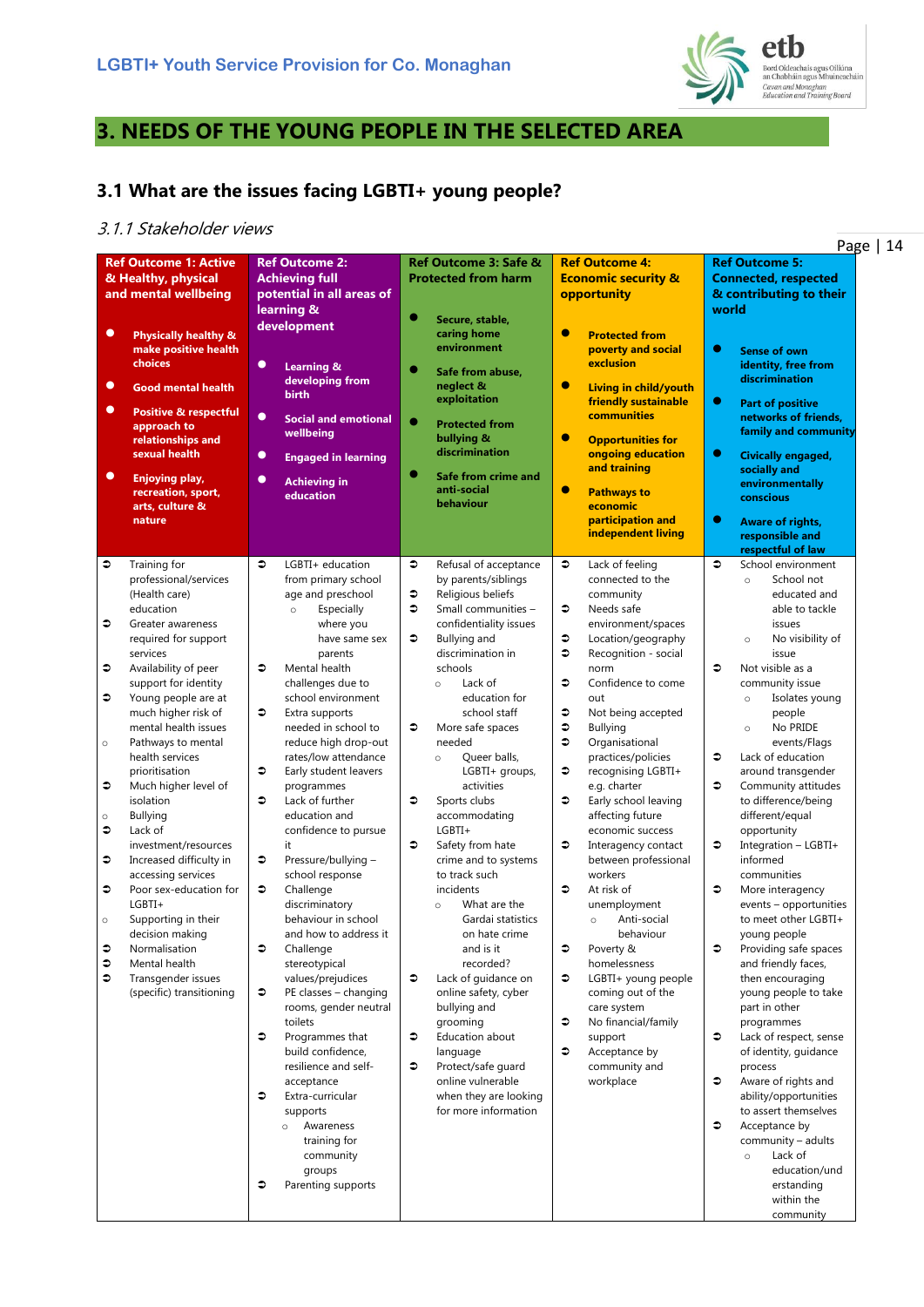

### 3.1.2 Views of young people

#### Acceptance of LGBTI+ in schools

- School is not a comfortable place
	- o This is impacting on the engagement of the LGBTI young people
	- o This in turn impacts on their educational outcomes
	- $\circ$  This in turn impacts on their peace of mind about the future and their prospects in life
- Schools don't know how to react to LGBTI
	- $\circ$  More authentic awareness work in school is needed not just putting up posters
- Young people want to feel safe to come out
	- o They want to feel safe to be themselves without fear of being picked on or harassed
	- $\circ$  They just get guest speakers in who cover gay and lesbian but no other genders or sexual dimension
- Training for teachers is needed especially for teachers delivering SPHE and RSE
- Identified counsellor/teacher in each school who is LGBTI aware and well trained to support the young people and to talk to the school about how to handle different situations as they arise.
- Support is needed for young people from  $1<sup>st</sup>$  year
	- o As they are likely to be questioning in the first 2-3 years of school before felling that they can fully acknowledge who they are
- Comprehensive and appropriate sex education is required
	- o Its uncommon to have education on anything other than binary, cisgender in RSE
	- o There is nothing being taught in schools about respecting each other's sexualities
	- $\circ$  There is no sex education regarding protection or how to care for your mental health when dealing with matters of gender or sexual identity

### Societal attitudes

- A lot of the old stereotypes are still there, they have not gone away, especially in small rural towns
- There has not been much change in attitudes since the referendum
- There are stereotypical representations of LGBTI in TV programmes the token white gay male, there are no other gender identities including trans seen in such programmes
- "Special snowflake" is a derogatory term used online for young LGBTI

### Attitudes of the LGBTI+ community

• Within the LGBTI communities, there are also hierarchies, as illustrated in the graphic below.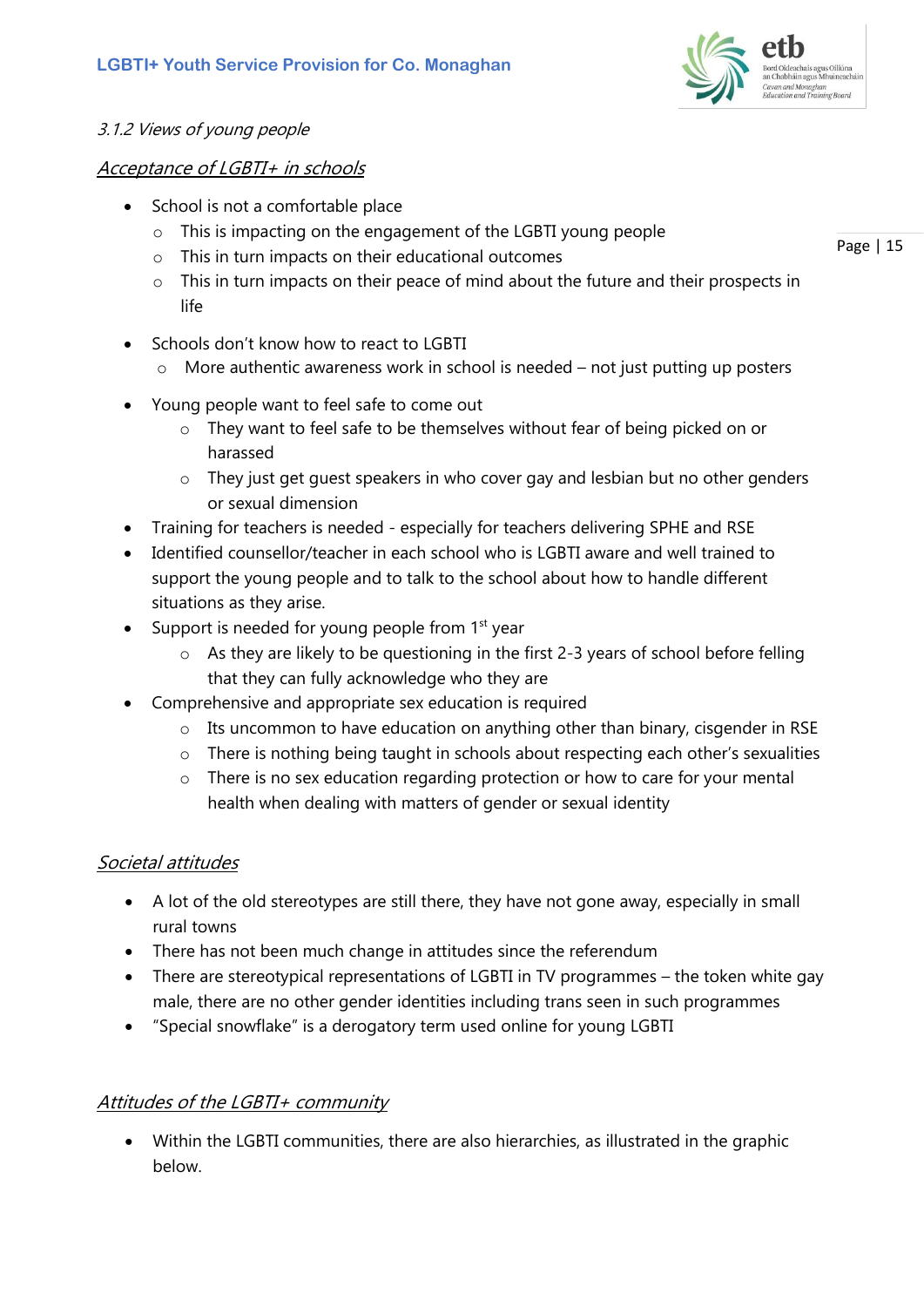



Page | 16

# Information for LGBTI+ young people

- There is a hidden history of the LGBTI community which is hard to find and access. Marcia P Johnson was one of the first activists in the areas – she was a black trans working class woman, who had to work as a drag queen to earn a living.
- It's hard to get accurate and reliable information online

### Issues for non-binary/trans young people

- At the recent Youth Games, there were a lot of issues with gender and participation i.e.
	- o Dodgeball teams had to be made up of 3 boys and 3 girls
	- o Forms of ID were also a problem for Trans
	- $\circ$  Youth groups had to bring male leaders for male participants and female leaders for female participants, it's hard to get male volunteers and the balance was not felt to be needed with the LGBTI group
	- o Sports and gender caused additional problems
- Trips away are also problematic with girls being assigned to one room/area and boys to another – this needs to be updated considering LGTBI inclusion
	- o What about non-binary people?
- Specific difficulties and discrimination for trans people in relation to
	- o Public toilets
	- o Changing rooms at school and in other areas

# Public safety and feeling comfortable

- LGBTI people hang out together not because they like each other, but because they get each other, they feel comfortable and safe in each other's company and have a common bond of being non-binary.
- LGBTI people especially trans, live in fear of being assaulted or attacked every day especially in public spaces
	- $\circ$  Trans men do not use public toilets for fear of assault this can lead to a higher than normal instance of urinary tract infections
	- o They must present as someone they are not to use the bathroom safely
- These young people do not have a normal social life going out in the local town they tend to hang together in a tight group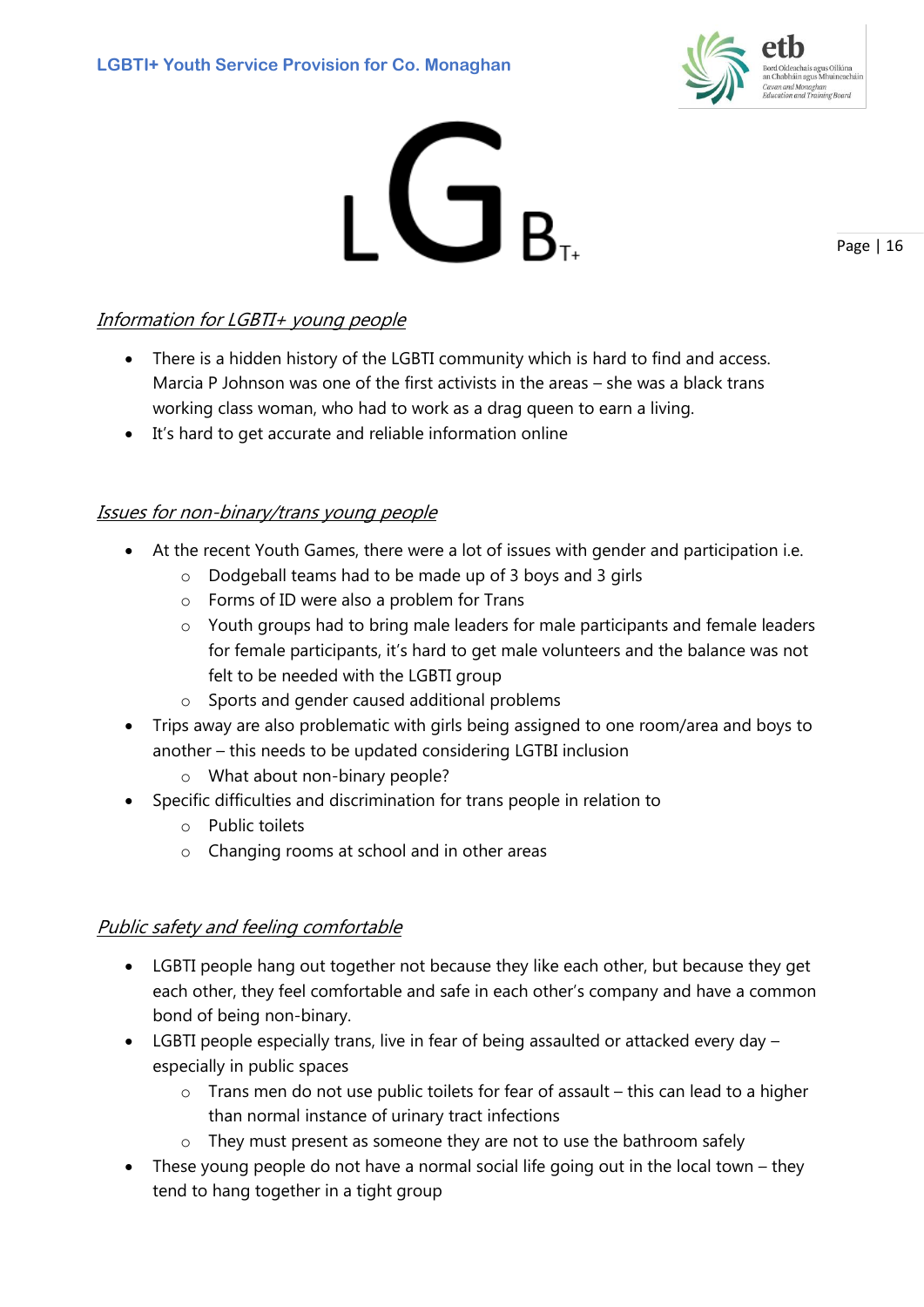

# **3.3 SWOT Analysis in relation to LGBTI+ Youth Provision in Co. Monaghan**

| <b>STRENGTHS</b>                                                                                                                                                                                                                                                                                                                                                                                                                                                                                                                                                                         | <b>WEAKNESSES</b>                                                                                                                                                                                                                                                                                                                                                                                                                                                                                                                                                                                                                                                                      |  |  |
|------------------------------------------------------------------------------------------------------------------------------------------------------------------------------------------------------------------------------------------------------------------------------------------------------------------------------------------------------------------------------------------------------------------------------------------------------------------------------------------------------------------------------------------------------------------------------------------|----------------------------------------------------------------------------------------------------------------------------------------------------------------------------------------------------------------------------------------------------------------------------------------------------------------------------------------------------------------------------------------------------------------------------------------------------------------------------------------------------------------------------------------------------------------------------------------------------------------------------------------------------------------------------------------|--|--|
| Existing youth provision is LGBTI+ friendly<br>$\bullet$<br>Dedicated support groups available in 4<br>$\bullet$<br>out of the 5 county towns<br>Existing youth provision provides a wrap-<br>$\bullet$<br>around service in the areas it operates in<br>Young people are great advocates for<br>$\bullet$<br>other young people - i.e. YSI models<br>Detached youth working is good at<br>$\bullet$<br>connecting with isolated and vulnerable<br>young people                                                                                                                          | Not enough service provision - no one<br>$\bullet$<br>co-ordinated dedicated resource for the<br>county<br>Severely limited service in terms of<br>$\bullet$<br>support hours per week in each group<br>location<br>Lack of connectivity in with LBGTI+<br>groups in Co. Monaghan<br>Lack of available education for teachers,<br>front line health practitioners, parents and<br>siblings, general public<br>Limited provision of youth services to<br>$\bullet$<br>cover whole county - no dedicated youth<br>hub or detached youth work in the largest<br>town - Monaghan town<br>Lack of continuous funding flow makes it<br>$\bullet$<br>hard to sustain specific LGBTI+ services |  |  |
| <b>OPPORTUNITIIES</b>                                                                                                                                                                                                                                                                                                                                                                                                                                                                                                                                                                    | <b>THREATS</b>                                                                                                                                                                                                                                                                                                                                                                                                                                                                                                                                                                                                                                                                         |  |  |
| Through provision of more dedicated<br>$\bullet$<br>hours for a LGBTI+ worker more impact<br>can be made<br>To work with school teachers and<br>management to educate them about the<br>language of LGBTI+ and how to support<br>young people effectively<br>Education for front line health care<br>professionals in relation to LGBTI+ issues<br>and Trans specific issues<br>Education and support for parents and<br>siblings of LGBTI+ young people.<br>Comprehensive sex-education for LGBTI+<br>$\bullet$<br>young people<br>General awareness building, and training<br>required | Challenge of not getting into some<br>$\bullet$<br>schools due to their religious ethos<br>Lack of resources means a very limited<br>$\bullet$<br>service if provided - young people do not<br>get the local support they need and<br>deserve<br>Demand for service seems to be<br>$\bullet$<br>increasing with more LBGTI presenting,<br>therefore if number of hours of dedicated<br>resources are not increased in line, needs<br>will go unmet.                                                                                                                                                                                                                                    |  |  |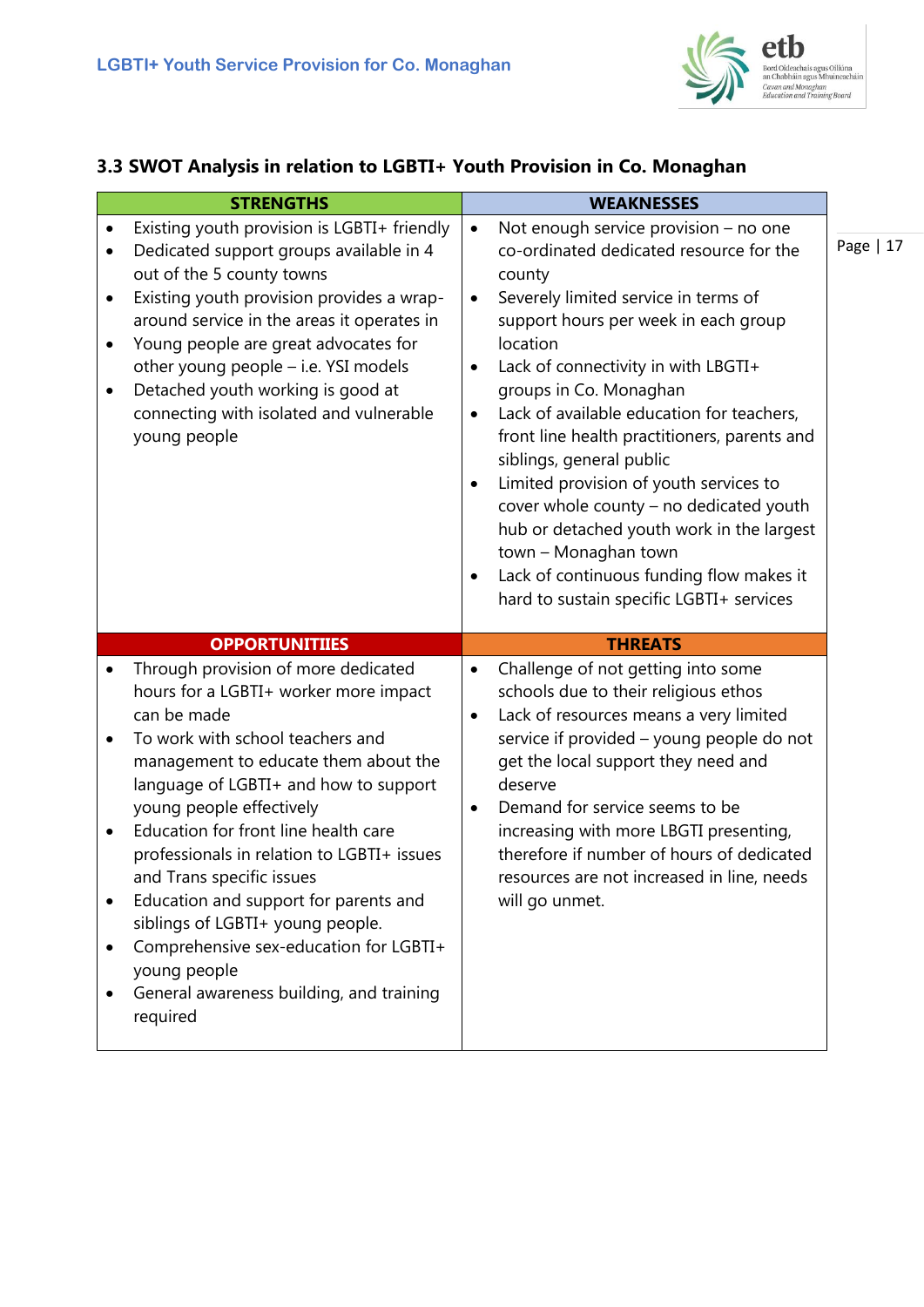

etb Bord Oideachais agus Oiliúna<br>an Chabháin agus Mhuineacháin<br>*Cavan and Monaghan<br>Education and Training Board* 

# **3.3 What needs to change?**

| <b>Ref Outcome 1: Active &amp;</b><br><b>Healthy, physical and</b><br>mental wellbeing<br><b>OBJ 1: Young people enjoy</b><br>a healthy lifestyle, in<br>particular with regard to<br>their physical, mental and<br>sexual health and well<br>being<br><b>OBJ 2: Young people</b><br>benefit from involvement<br>in recreational and cultural<br>opportunities<br>including youth work, arts<br>and sports.                                                                                                                                                                                                                                                                                                                             | <b>Ref Outcome 2: Achieving</b><br>full potential in all areas<br>of learning &<br>development<br><b>OBJ 3: Young people's</b><br>core skills, competencies<br>and attributes are<br>enhanced and promoted<br>through accessible,<br>responsive, formal and<br>non-formal education and<br>learning<br>opportunities.<br><b>OBJ 4: Young people</b><br>benefit from strengthened<br>transition supports at all<br>levels as they<br>move through the<br>education system.                                                                                                                                                                                                                                                                                                                                                | Ref Outcome 3: Safe &<br><b>Protected from harm</b><br><b>OBJ 5: Young people and</b><br>in particular, vulnerable<br>and marginalised young<br>people, are supported to<br>feel safe at home, in<br>school, in their<br>communities and online,<br>and are empowered to<br>speak out when feeling<br>unsafe or vulnerable<br><b>OBJ 6:</b> Young people have<br>safe places and spaces<br>where they can socialise<br>and develop                                                                                                                                                                                                                                                                                         | <b>Ref Outcome 4: Economic</b><br>security & opportunity<br><b>OBJ 7: Young people are</b><br>better able to participate in<br>the labour market through<br>enhanced employability<br>skills that complement<br>formal learning and<br>training qualifications and<br>entrepreneurship<br>opportunities.<br><b>OBJ 8:</b> Young people are a<br>particular focus in policies<br>that address social<br>inclusion and poverty                                                                                                                                                                                                                                                                                                                                            | <b>Ref Outcome 5:</b><br>Connected, respected &<br>contributing to their<br>world<br><b>OBJ 9:</b> Young people are<br>included in society, are<br>environmentally aware,<br>their equality and rights are<br>upheld, their diversity<br>celebrated, and they are<br>empowered to be active<br>global citizens.<br><b>OBJ 10:</b> Young people's<br>autonomy is supported,<br>their active citizenship<br>fostered, their voice<br>strengthened through<br>political, social and civic<br>engagement.                                                                                                                                                                                                                                                                           | age   18 |
|-----------------------------------------------------------------------------------------------------------------------------------------------------------------------------------------------------------------------------------------------------------------------------------------------------------------------------------------------------------------------------------------------------------------------------------------------------------------------------------------------------------------------------------------------------------------------------------------------------------------------------------------------------------------------------------------------------------------------------------------|--------------------------------------------------------------------------------------------------------------------------------------------------------------------------------------------------------------------------------------------------------------------------------------------------------------------------------------------------------------------------------------------------------------------------------------------------------------------------------------------------------------------------------------------------------------------------------------------------------------------------------------------------------------------------------------------------------------------------------------------------------------------------------------------------------------------------|----------------------------------------------------------------------------------------------------------------------------------------------------------------------------------------------------------------------------------------------------------------------------------------------------------------------------------------------------------------------------------------------------------------------------------------------------------------------------------------------------------------------------------------------------------------------------------------------------------------------------------------------------------------------------------------------------------------------------|-------------------------------------------------------------------------------------------------------------------------------------------------------------------------------------------------------------------------------------------------------------------------------------------------------------------------------------------------------------------------------------------------------------------------------------------------------------------------------------------------------------------------------------------------------------------------------------------------------------------------------------------------------------------------------------------------------------------------------------------------------------------------|---------------------------------------------------------------------------------------------------------------------------------------------------------------------------------------------------------------------------------------------------------------------------------------------------------------------------------------------------------------------------------------------------------------------------------------------------------------------------------------------------------------------------------------------------------------------------------------------------------------------------------------------------------------------------------------------------------------------------------------------------------------------------------|----------|
| Education of frontline<br>≎<br>staff in healthcare:<br>GPs, A&E etc<br>Referral pathway -<br>€<br>clear to all (updated)<br>with LGBTI+<br>prioritised<br>≎<br>Mental health -<br>assaults<br>≎<br>Continual<br>professional<br>development for staff<br>- mandatory<br>€<br>Needs-led LGBTI+<br>preference: LGBTI+<br>specific group and<br>inclusive mainstream<br>youth clubs<br>Have PRICE Day<br>€<br>annually<br>≎<br>Information booklet<br>(one available<br>through CH05 area)<br>in relation to trans<br>≎<br>Resources/funding<br>o staff-led supports<br>o parent support<br>groups<br>o access to<br>supports and<br>information<br>€<br>Conference/public<br>debate<br>o Raising issues in<br>the community<br>for LGBTI+ | $\bullet$<br>Embrace LGBTI+<br>interests locally<br>Make-up,<br>$\circ$<br>gymnastics,<br>music, dance<br>Encouraging<br>$\circ$<br>self-expression<br>and identity<br>$\bullet$<br>Greater consultancy<br>with existing services<br>from as early as<br>preschool, parents<br>Challenging stigma<br>€<br>and stereotypes<br>Liaising with the<br>€<br>County Childcare<br>Committee and<br>feedback<br>appropriately to<br>parents and<br>caregivers<br>$\bullet$<br>Increased peer<br>supports, mentors,<br>advocated,<br>development workers<br>for LGBTI+ specific<br>services, young<br>people<br>$\bullet$<br>Highlighting existing<br>positive role models<br>$\bullet$<br>More support and<br>acceptance in schools<br>$\bullet$<br>Educate together is<br>ahead of other<br>schools with LGBTI+<br>and cultural | €<br>Early intervention<br>supports<br>€<br>Greater training and<br>education for school,<br>service providers,<br>young people and<br>volunteers<br>€<br>Mainstream services<br>where young people<br>feel a sense of<br>belonging, safe and<br>secure<br>€<br>Online safety,<br>information<br>gathering, safe sites<br>and cyberbullying<br>$\bullet$<br>Not feeling included,<br>marginalised, lost in<br>society<br>$\bullet$<br>Mental health<br>services<br>€<br>More visible Garda<br>advocate/support<br>services<br>€<br>Making youth<br>services visibly<br>supportive of the<br>LGBTI+ community<br>Featuring pride<br>$\circ$<br>flag<br>$\bullet$<br>Support information<br>for parents extended<br>families | $\bullet$<br>Early intervention in<br>schools increased<br>o Drop outs leading<br>to unemployment<br>etc<br>€<br>Discrimination from<br>employers/organisati<br>ons<br>$\bullet$<br>Respect for LGBTI+<br>staff<br>∍<br>Avenues for young<br>people to advocate<br>for LGBTI+ among<br>policy makers and<br>government<br>departments, tap into<br>existing services and<br>organisations in<br>Cavan and<br>Monaghan<br>$\bullet$<br>Increased peer<br>support and<br>guidance services<br>$\bullet$<br>Greater knowledge<br>training among<br>schools, HSE, Gardai<br>and all services in<br>Cavan and<br>Monaghan<br>$\bullet$<br>Full-time support<br>LGBTI+ worker<br>o Focus on 1) most in<br>need/vulnerable; 2)<br>engaging<br>community in<br>LGBTI+ responses | Incorporate LGBTI+<br>≎<br>community as early<br>as Primary schools<br>and early years<br>Media,<br>$\circ$<br>language, role<br>models<br>€<br>More LGBTI+ specific<br>literature (magazines)<br>available<br>€<br>More Pride events,<br>youth community<br>events<br>€<br>Enable existing youth<br>groups/community<br>groups to engage<br>LGBTI+ young people<br>Awareness<br>$\circ$<br>session<br>Conference<br>$\circ$<br>Training<br>$\circ$<br>Leadership<br>$\circ$<br>€<br>Increased prevalence<br>of mainstream<br>LGBTI+ services in<br>Cavan and<br>Monaghan<br>€<br>Pride days, Pride flags<br>to become more<br>visible<br>€<br>Liaising with<br>municipal districts<br>and local councils to<br>adopt small grants to<br>promote LGBTI+<br>initiatives in small |          |
| people<br>Engage sporting<br>€<br>clubs/personalities as<br>a youth group so that<br>the wider community<br>is reached, and<br>culture is changed<br>Positive role models<br>€<br>and community<br>champions                                                                                                                                                                                                                                                                                                                                                                                                                                                                                                                            | awareness education<br>$\bullet$<br>Religious-ethos<br>schools are not as<br>progressive                                                                                                                                                                                                                                                                                                                                                                                                                                                                                                                                                                                                                                                                                                                                 |                                                                                                                                                                                                                                                                                                                                                                                                                                                                                                                                                                                                                                                                                                                            | $\bullet$<br>For all the services in<br>Canva/Monaghan to<br>identify a resource<br>worker to liaise with<br>existing LGBTI+<br>support services<br>$\bullet$<br>Enhancing young<br>people's resilience<br>$\bullet$<br>Advocate for LGBTI+<br>employers champion<br>$\bullet$<br>Community<br>champions                                                                                                                                                                                                                                                                                                                                                                                                                                                                | communities                                                                                                                                                                                                                                                                                                                                                                                                                                                                                                                                                                                                                                                                                                                                                                     |          |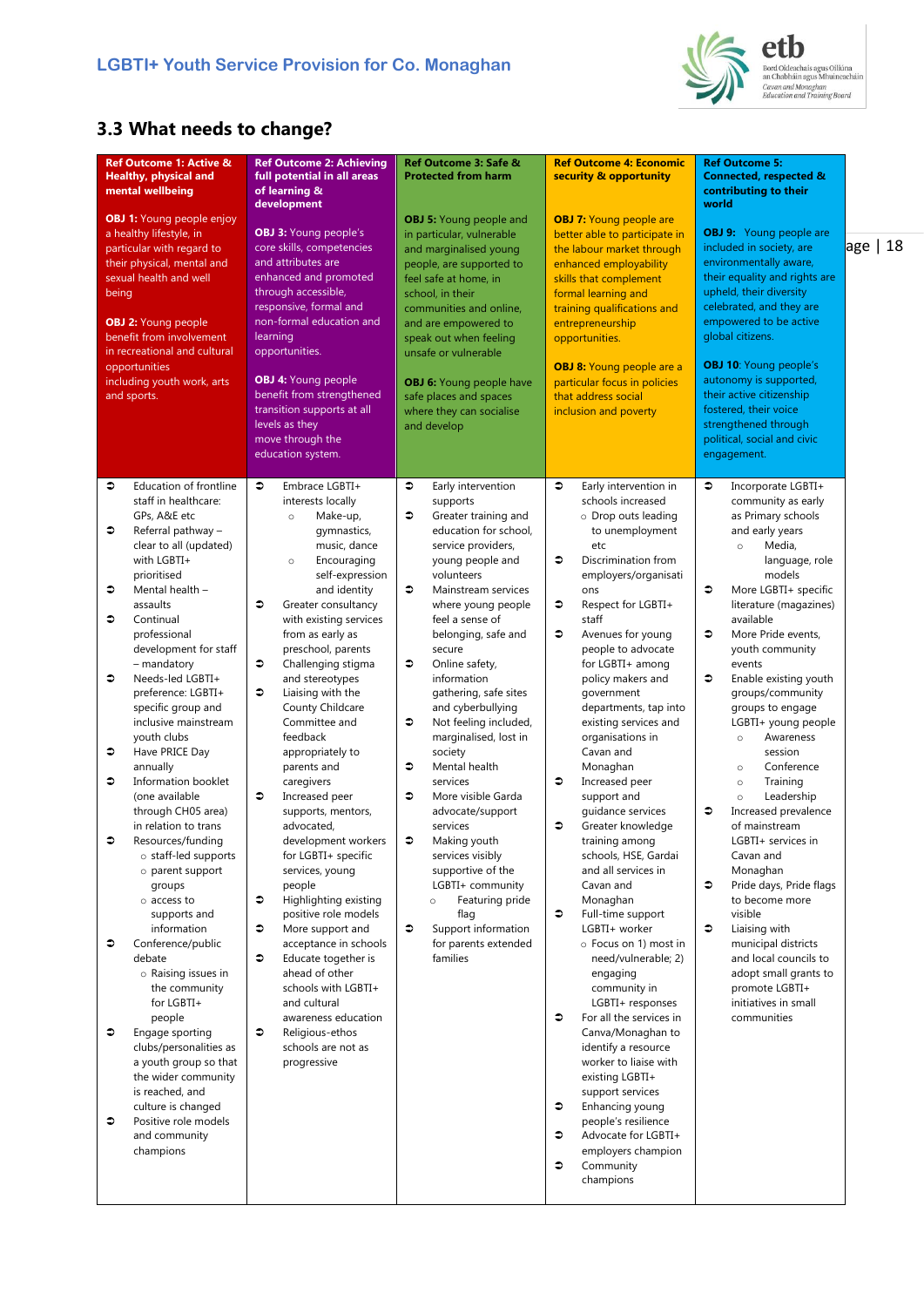

### **3.4 What needs to be done**

### • **LGBTI+ Youth Support worker**

location – not necessarily at specific LGBTI+ groups but access to LGBTI+ resource at general Page | 19 The primary need in relation to the provision of LGBTI+ youth provision in Co. Monaghan a more co-ordinated approach in the county with additional dedicated hours in each town youth groups. The activities that need to be supported will depend on the specific groups of young people in different areas of Co. Monaghan, however there is a general want for specific initiatives such as:

- $\circ$  Oueer ball (as an alternative to a debs)
- o Involvement in Pride events
- o One-to-one support from an LGBTI informed counsellor
- o Access to support for parents and siblings
- o Specialised information and advice to young people and their families in respect of transitioning
- $\circ$  Budget for programme of activities which allow for full self-expression more creative pursuits, drama, singing, classes on make-up etc
- o Relevant sex education

#### • **Education**

There is a lot of emphasis from the consultation about the need for education of various key stakeholders in relation to all matters relating to LGBTI+. In the same way a general movement is being talked about in relation to building awareness around Adverse Childhood Experiences and the development of a "trauma informed community", one could suggest that there is a need for the development of an "**LGBTI+ informed community**". This would include awareness building and education of:

- o School teaching staff
- o School boards of managements
- o School support staff including counsellors
- o School pupil communities
- o Public health staff including GPs, CAMHS, other mental health
- o Youth organisations
- o Sporting organisations
- o Hospitality trade
- o General public

#### • **Access to transport which will allow inclusion**

Transport to allow LGBTI+ young people in rurally isolated areas to join in with youth activities and support services

### • **Mental health services**

Links with mental health services – bringing in specific support to the LBGTI+ young people (i.e. Resilience Programme model with ISPCC)